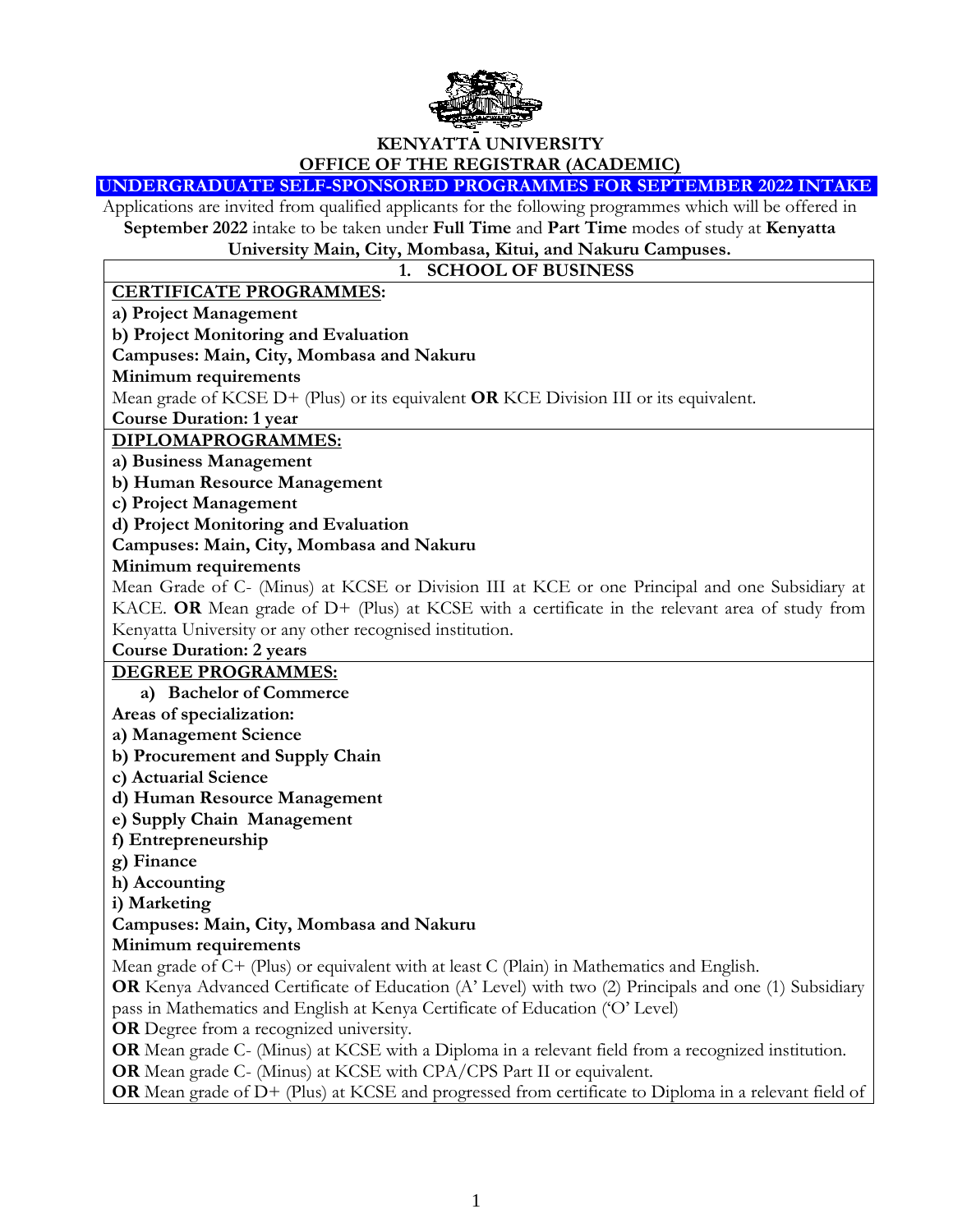study at Kenyatta University or any other recognized/accredited Institutions.

**Course Duration: 4 years**

#### **b) Bachelor of Human Resource Management.(BHRM) Campuses: Main, City, Mombasa and Nakuru Minimum requirements**

Mean grade of C+ (Plus) or equivalent with at least C (Plain) in Mathematics and English.

**OR** Kenya Advanced Certificate of Education (A' Level) with two (2) Principals and one (1) Subsidiary pass in Mathematics and English at Kenya Certificate of Education ('O' Level)

**OR** Degree from a recognized university.

**OR** Mean grade C- (Minus) at KCSE with a Diploma in a relevant field from a recognized institution. **OR** Mean grade C- (Minus) at KCSE with CPA/CPS Part II or equivalent.

**OR** Mean grade of D+ (Plus) at KCSE and progressed from certificate to Diploma in a relevant field of study at Kenyatta University or any other recognized/accredited Institutions.

**Course Duration: 4 years**

# **2. SCHOOL OF EDUCATION**

# **DIPLOMA PROGRAMME:**

**Primary Teacher Education** 

# **Campuses: Main, Mombasa and Nakuru**

# **Minimum requirements**

Mean grade of C+ (Plus) at KCSE and C+ (Plus) in any two subjects of specialization with C (Plain) in English and C (Plain) in Mathematics for Science Based courses or D+(Plus) in Mathematics in nonscience based courses.

**Course Duration: 2 years**

# **DEGREE PROGRAMMES:**

**a) Bachelor of Education (Arts)**

# **Campuses: Main, Mombasa and Nakuru**

# **Minimum requirements**

Mean grade of C+ (Plus) at KCSE or equivalent with at least C+ (Plus) or equivalent in two (2) subjects of career choice.

**Course Duration: 4 years**

# **b) Bachelor of Education (Science)**

# **Campuses: Main, Mombasa and Nakuru**

# **Minimum requirements**

Mean grade of C+ (Plus) at KCSE or equivalent with at least C+ (Plus) in two (2) of the science subjects of career choice and C (plain) in Mathematics.

**Course Duration: 4 years**

# **c)Bachelor of Education (Special Needs Education)**

# **Campus: Main (Full Time)**

# **Minimum requirements**

Mean grade of C+ (Plus) at KCSE or equivalent with at least C+ (Plus) in two teaching subjects of choice.

**d) Bachelor of Education (Early Childhood Education)**

# **Campus: Main and Nakuru**

# **Minimum requirements**

Mean grade of C+ (Plus) at KCSE or equivalent.

**Course Duration: 4 years**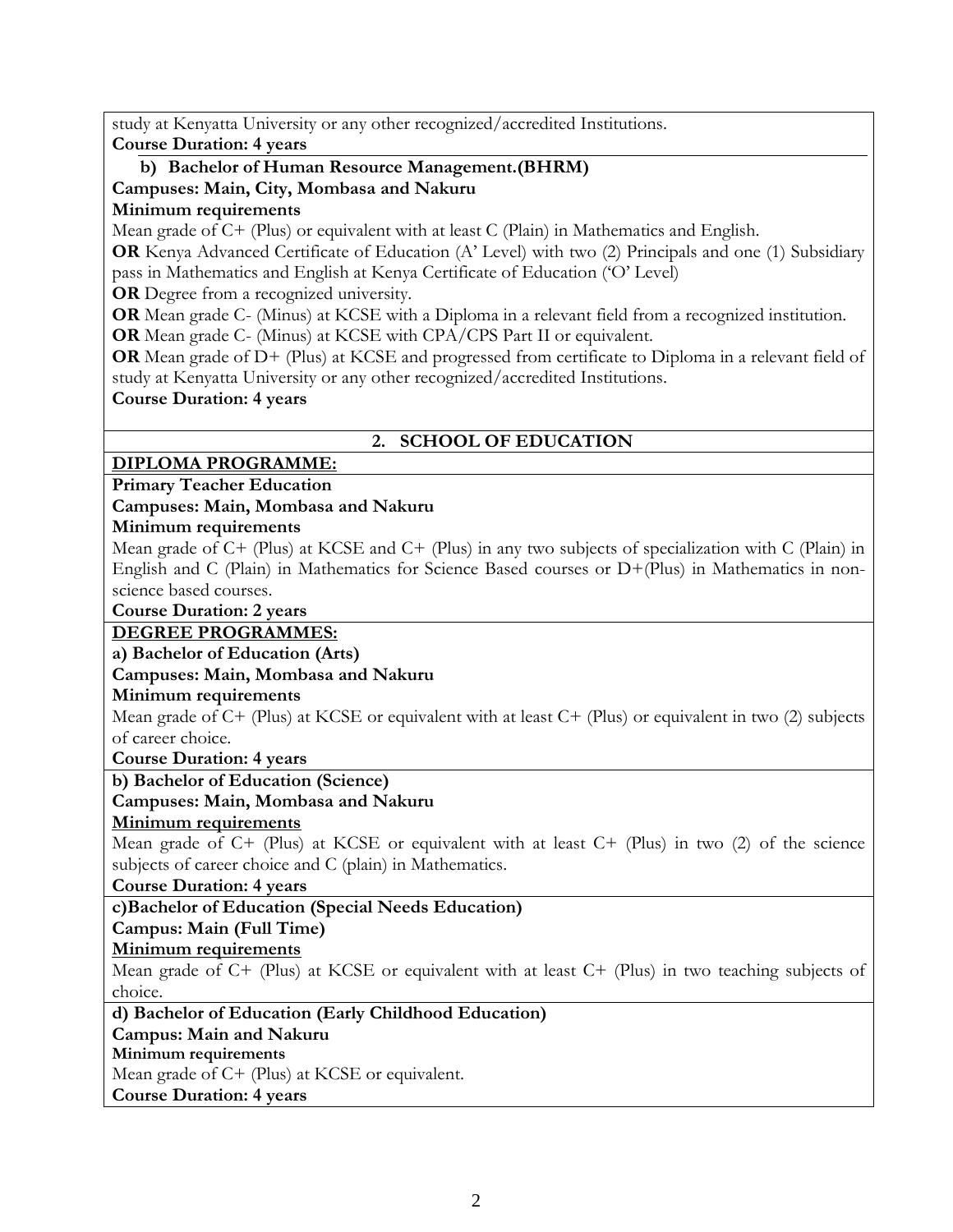# **e) Bachelor of Library and Information Science Campus: Main Minimum requirement.**

# **Any of the following:**

- i) Mean grade of C+ (Plus) at KCSE examination or equivalent
- ii) Mean grade of C (Plain) at KCSE examination or equivalent with a Diploma in Library Science and/or information Science or Archives Administration.
- iii) Mean grade of C- (Minus) at KCSE examination and progressed from certificate to Diploma at Kenyatta University or any other recognized/accredited Institutions.

# **Course Duration: 4 years**

# **f) Bachelor of Science (Records Management & Information Technology)**

# **Campus: Main**

# **Minimum requirement.**

# **Any of the following:**

- i) Mean grade of C+ (Plus) at KCSE examination or its equivalent.
- ii) Mean grade of C (Plain) at KCSE examination or equivalent with a Diploma in Library Science or Records and Archives Management.
- iii) Mean grade of C (Minus) at KCSE examination and progressed from Certificate to Diploma at Kenyatta University or any other recognized/accredited institutions.

# **Course Duration: 4 years**

# **g)Bachelor of Education (Home Economics)**

#### **Campus: Main**

# **Minimum requirement.**

# **Any of the following:**

- i) A minimum mean grade of C+ at KCSE level or its equivalent, with at least a C+ in Home science and any other science subject
- ii) Mean grade C+ (plus) at KCSE or its equivalent with a Diploma in Teacher Education (Science) of at least a Mean grade of C+ (Plus) in a subject related to Home Science or any other related discipline from a recognized Institution.

# **Course Duration: 4 years**

# **h) Bachelor of Education (Physical Education)**

# **Campus: Main**

# **Minimum requirements**

Mean grade of  $C+$  (Plus) at KCSE or equivalent, with  $C+$  (Plus) in two teaching subjects of choice undertaken in Secondary school.

In addition, it is a prerequisite for students who wish to pursue Physical Education, to have obtained at least a C (plain) in one Science subject at KCSE.

# **Course Duration: 4 years**

#### **3. SCHOOL OF CREATIVE AND PERFORMING ARTS, FILM AND MEDIA STUDIES**

# **CERTIFICATE PROGRAMMES:**

# **a) Film and Theatre Arts**

# **Campus: Ruiru**

# **Minimum requirements**

Mean grade of D+ (Plus) at KCSE or equivalent with proven participation in Theatre Arts or Film or Mass Communication.

**OR** Division III in KCE or its equivalent. Proof of prior participation/experience/involvement in Film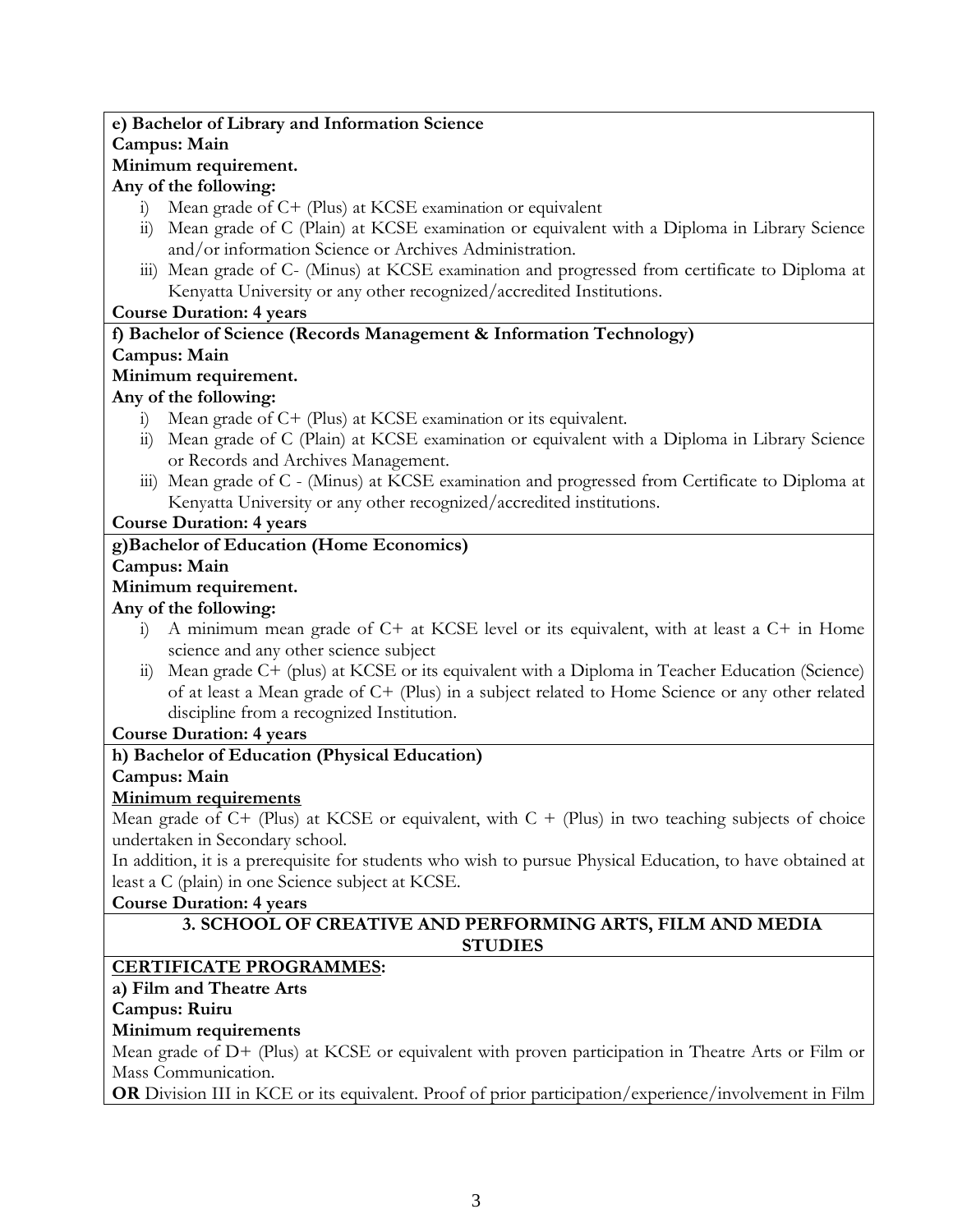or Theatre Arts will be an added advantage.

**Course Duration: 1 year**

**b) Music**

#### **Main Campus Only**

#### **Minimum requirements**

Mean grade of D+ (Plus) at KCSE or equivalent with proven participation in Music.

#### **Course Duration: 1 year**

# **DIPLOMA PROGRAMMES:**

#### **a) Film and Theatre Arts**

#### **Campus: Ruiru**

# **Minimum requirements**

Mean grade of C- (Minus) at KCSE or equivalent with proven participation in Theatre Arts or Film or Mass Communication **OR** Mean grade of D+(Plus) or equivalent with Certificate in Theatre Arts or Film or Mass Communication or P1 certificate with a minimum of Division III and proven participation in Creative Arts.

#### **Course Duration: 2 years**

# **b) Communication and Media studies**

# **Campus: Ruiru**

# **Minimum requirements**

Mean grade of C- (Minus) KCSE or its equivalent, with at least C (Plain) in English/Kiswahili and at least C- (Minus) or its equivalent in any of the following subjects; Geography, History and Government **OR** Mean grade of D+ (Plus) at KCSE or equivalent with a certificate of at least Credit Pass in a relevant field of study from recognized institution or Certificate in Journalism and/or Mass Communication and proven experience/interest will be considered.

# **Course Duration: 2 years**

# **c) Music**

# **Main Campus Only**

# **Minimum requirements**

Mean grade of C- (Minus) at KCSE or equivalent with at least C+ (Plus) in Music or Credit pass in Music at Certificate level of Kenyatta University or ABRSM grade 5 theory and grade 4 practicals.

# **Course Duration: 2 years**

**d) Fine Art**

# **Campus: Main**

# **Minimum requirements**

At least KCSE mean grade C- (Minus) with a minimum grade of C- in Art and Design.

**OR** Certificate in Art and Design from a recognized institution.

**OR** A portfolio of artworks to be presented before a University selection panel for interview and selection**.**

# **Course Duration: 2 years**

# **DEGREE PROGRAMMES:**

# **a) Bachelor of Arts (Communication and Media Studies)**

# **Campus: Ruiru**

Mean grade of C+ at KCSE or its equivalent with B (Plain) in English/Kiswahili OR Mean grade of C- (Minus) at KCSE or its equivalent with C (Plain) in English/Kiswahili with a Diploma of at least credit pass in relevant field of study from a recognized institution.

These candidates **MUST ALSO** have a Diploma or equivalent in a relevant field from a recognized Post-Secondary Institution. Kenya Advanced Certificate **of Education (KACE) certificate with a**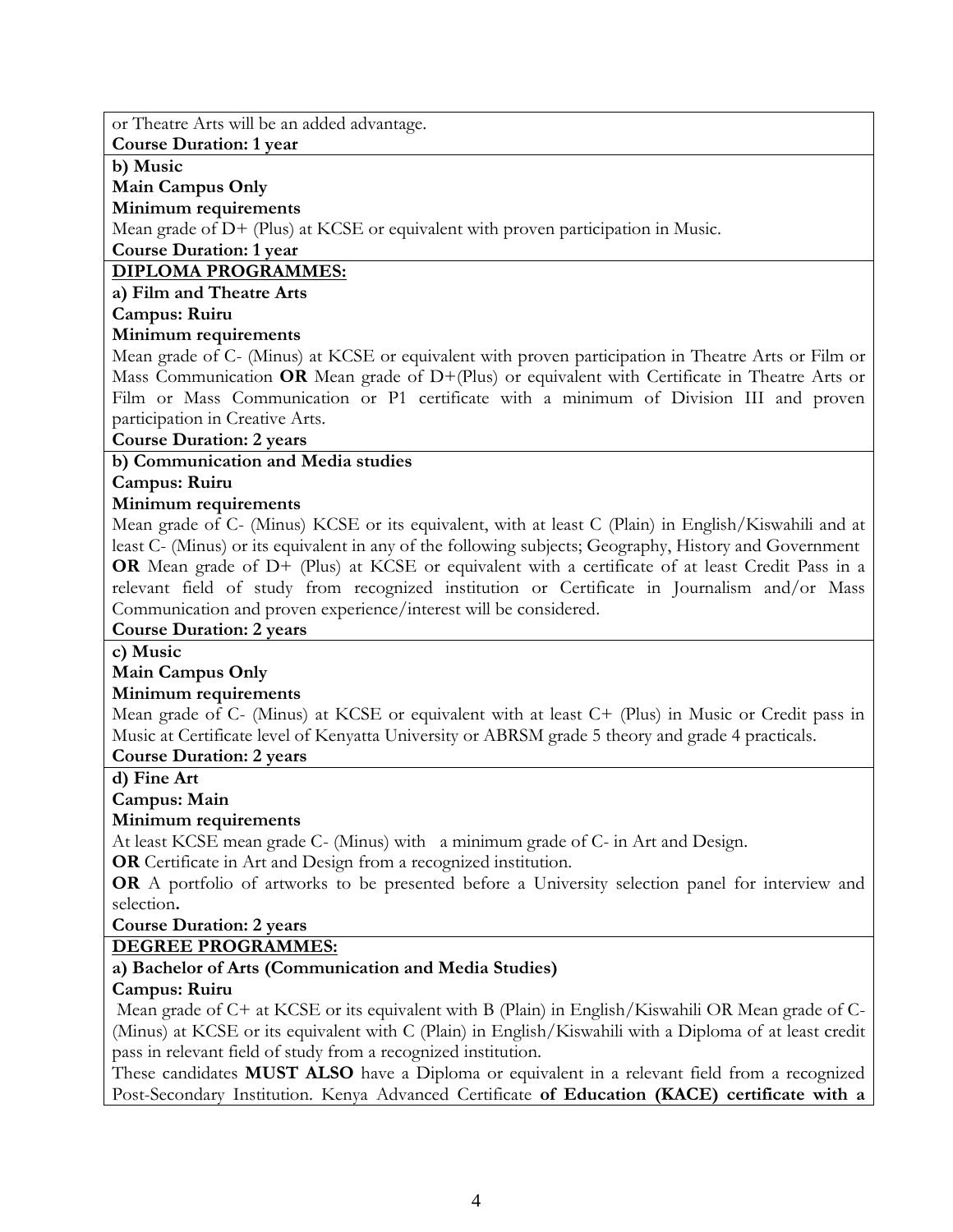**minimum of two (2) principal passes and one (1) Subsidiary, and a minimum of a Credit Pass in English/Kiswahili at the KACE level.**

**Course Duration: 4 years**

**b) Bachelor of Arts in Film and Theatre Arts Campus: Ruiru**

**Minimum requirements**

Mean Grade of C+ (Plus) at KCSE or its equivalent.

**OR** Mean grade of C- (Minus) at KCSE or equivalent with Diploma in Film or Mass Communication or Theatre Arts. **OR** Mean grade of D+ (Plus) at KCSE or equivalent with certificate in Film or Mass Communication or Theatre Arts. Proven prior participation in creative Arts activities or experience involvement.

**Course Duration: 4 years**

**c) Bachelor of Music** 

**d) Bachelor of Music (Technology)**

**e) Bachelor of Education (Music)**

**Main Campus Only**

#### **Minimum requirements**

Mean grade of C+ (Plus) at KCSE or equivalent with at least B (Plain) in Music or its equivalent

**OR** Mean grade of C (Plain) or equivalent with Diploma in Education with Music or Diploma in Music of Kenyatta University or any other recognized institution or Primary One (P1) Certificate with at least ABRSM Theory of Music grade 5.

**OR** Mean grade of C- (Minus) at KCSE and progressed from Certificate to Diploma at Kenyatta University or any other recognized/accredited institutions.

**NB**: In **Bachelor of Music (Technology),** preference will be given to candidates who have in addition of at least a C (Plain) in Mathematics and Physics at KCSE or its equivalent.

#### **Course Duration: 4 years**

# **f) Bachelor of Science (Fashion Design and Marketing)**

# **Main Campus Only**

# **Minimum requirements**

Mean grade of C+ (Plus) at KCSE or equivalent with at least C+ (Plus) in Art and Design or Home Science or any one Science subject.

**OR** Mean grade of C (Plain) at KCSE or equivalent with a Diploma of at least Credit pass in Fashion Design or Clothing from a recognized institution.

**OR** Mean grade of C- (Minus) at KCSE and progressed from Certificate to Diploma at Kenyatta University or any other recognized/accredited institutions.

#### **Course Duration: 4 years**

**g) Bachelor of Arts (Fine Art)** 

# **h) Bachelor of Education (Fine Art)**

#### **Campus: Main**

# **Minimum requirements**

Mean grade of C+ (plus) at KCSE or equivalent with a minimum of C in Art and Design.

**OR** mean grade of C+ (Plus) or its equivalent but without Art. These should present a portfolio of artworks to the department of Fine Art and Design for assessment.

**OR** Mean grade of C (Plain) at KCSE or equivalent with a Diploma in Fine Art and Design from a recognized institution

OR Mean grade of C (Plain) at KCSE or equivalent with a P1 Certificate and proven experience in Fine Art and Design**i**nstitutions.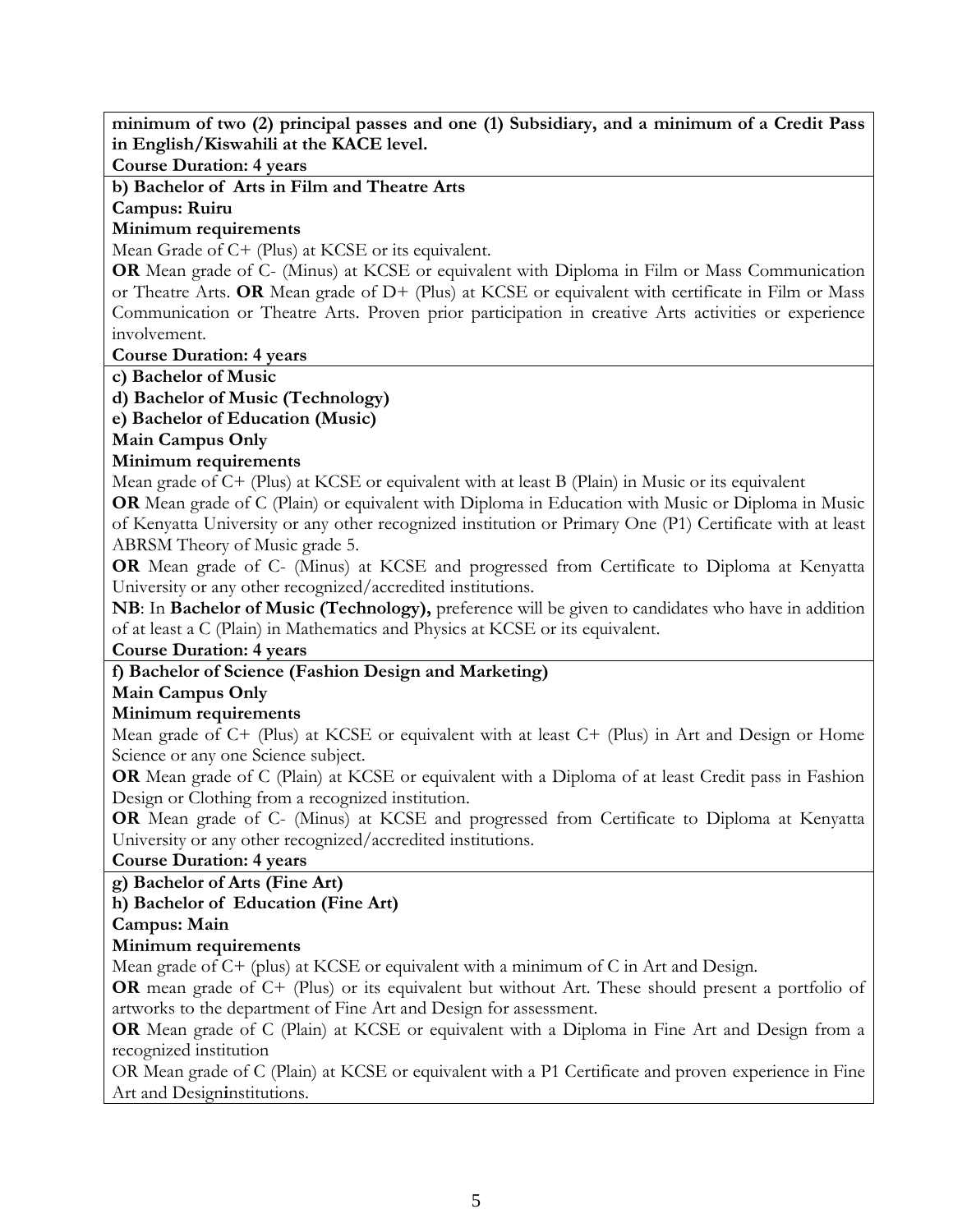**Course Duration: 4 years**

# **4. SCHOOL OF HUMANITIES AND SOCIAL SCIENCES**

#### **DEGREE PROGRAMMES:**

#### **a) Bachelor of Arts**

#### **Campuses: Main, City, Nakuru and Mombasa**

#### **Minimum requirements**

Mean grade of  $C + (Plus)$  at KCSE or equivalent with at least  $C + (Plus)$  or equivalent in three (3) subjects chosen from English, Kiswahili, Literature, History and Government, Geography, Mathematics, Christian Religious Education, Business Studies, Islamic Religious Education, French, German, Hindu Religious Education.

**OR** A mean grade of C- (Minus) at KCSE and a Diploma in relevant field of study from a recognised institution and a minimum of C-(Minus) in three subjects chosen from English, Kiswahili, Literature, History and Government, Geography, Mathematics, Christian Religious Education, Business Studies, French and German.

#### **Course Duration: 4 years**

#### **b) Bachelor of Arts (Psychology)**

#### **Campus: Main – Full time**

#### **Minimum requirements**

Mean grade of C+ (Plus) at KCSE or equivalent with at least C (Plain) in English and Mathematics.

**OR** Mean grade of C- (Minus) with a Diploma (Passed with Credit) in any field of study from a recognized institution of higher learning. **OR** Mean grade of D+ (Plus) with a certificate followed by a Diploma (passed with credit) in any field of study from a recognized institution of Higher learning.

#### **Course Duration: 4 years**

# **c) Bachelor of Arts (Counselling Psychology)**

# **Campus: Main – Full time**

# **Minimum requirements**

Mean grade of C+ (Plus) at KCSE or equivalent with at least C (Plain) in English and Mathematics.

**OR** Mean grade of C- (Minus) with a Diploma (Passed with Credit) in any field of study from a recognized institution of higher learning with two (2) years working experience in a relevant field e.g. Counselling, Psychology, Public health, Nursing, Computer Science, Religion/Theology, Social Work, HIV/AIDS, Laboratory Technology. **OR** Mean grade of D+ (Plus) with a certificate then a Diploma (passed with credit) in any field of study from a recognized institution of Higher learning with two (2) years working experience in a relevant field e.g. Counselling, Psychology, Public health, Nursing, Computer Science, Religion/Theology, Social Work, HIV/AIDS, Laboratory Technology

**Course Duration: 4 years** 

# **d) Bachelor of Arts in Public Policy and Administration(BPPA)**

# **Campus: Main**

# **Minimum requirements**

Mean grade of C+ (plus) at KCSE or equivalent with at least grade C- (Minus) in Mathematics and English.

**OR** A- Level Certificate with two (2) principal passes and a credit pass in Mathematics at O- Level).

**OR** Diploma with a credit pass in a relevant field from a recognized institution with KCSE Mean grade of C (Plain) and C- (Minus) in Mathematics and English.

**Course Duration: 4 years** 

**e) Bachelor of Arts (Gender and Development Studies) Campuses: Main, City, Mombasa and Nakuru Minimum requirements**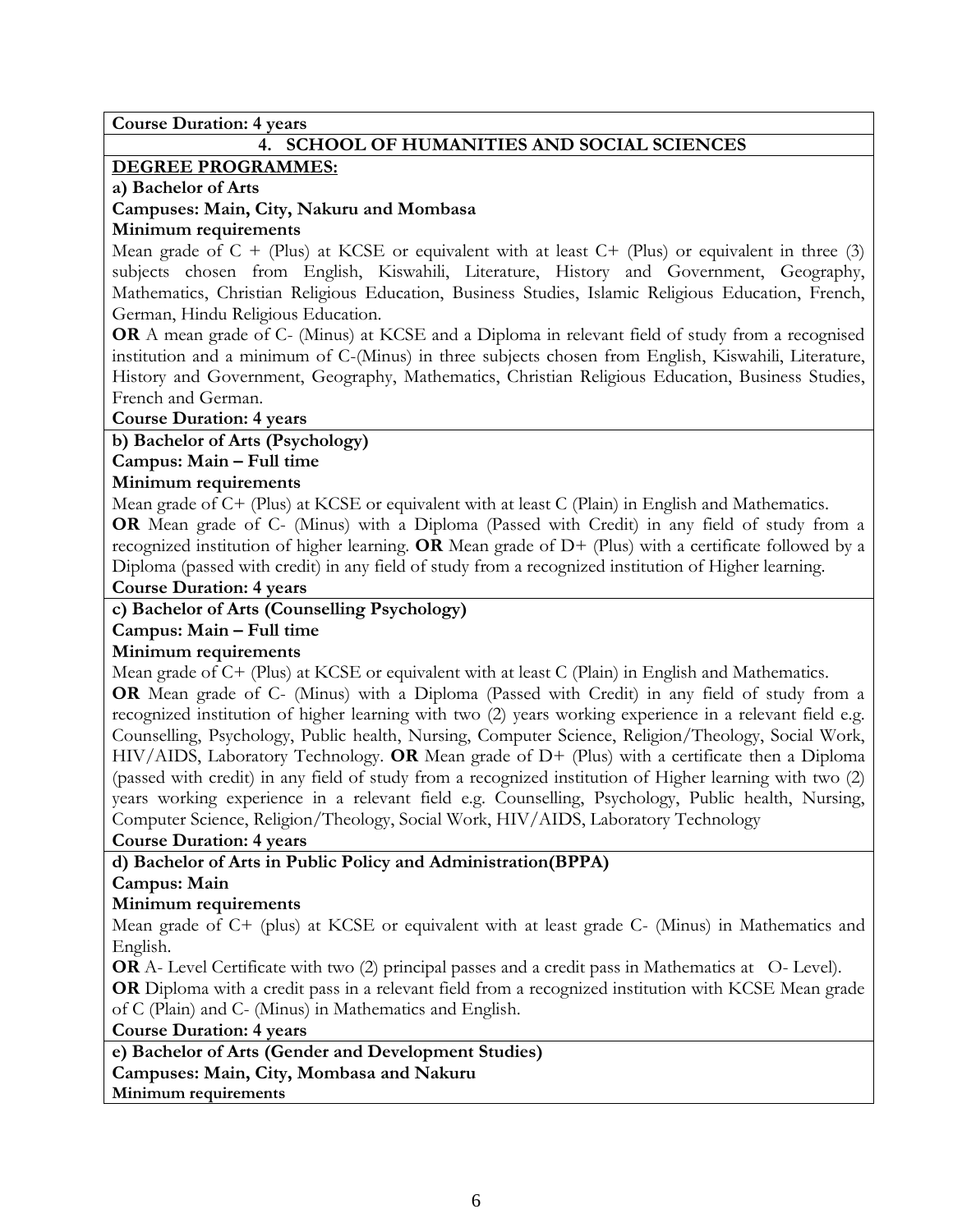Mean grade of C+ (Plus) at KCSE or equivalent

**OR** Division II in 'O' Level plus three (3) years relevant work experience.

**OR**'A' Level Certificate with two (2) Principals of D (Plain).

**OR** A Degree or a Diploma from a recognized institution of higher learning.

**OR** Mean grade of C – (Minus) at KCSE and progressed from Certificate to Diploma at Kenyatta University or any other recognized/accredited institutions.

| <b>Course Duration: 4 years</b>                  |                                                               |                               |
|--------------------------------------------------|---------------------------------------------------------------|-------------------------------|
| Programme                                        | <b>Minimum Entry Requirements</b>                             | Mode of study / Duration      |
|                                                  |                                                               |                               |
| in<br>Chinese<br>Diploma<br>language and culture | Candidates must have a minimum<br>grade of C- (Minus) at KCSE | Full time -September          |
|                                                  | examinations or its equivalent with at                        |                               |
|                                                  | least D- (Minus) in English or                                | 2 years                       |
|                                                  | Kiswahili or KACE with at least a                             |                               |
|                                                  | Subsidiary pass or mean grade of $D +$                        |                               |
|                                                  | (Plus) at KCSE with a certificate in                          |                               |
|                                                  | Chinese language and culture awarded                          |                               |
|                                                  | at Kenyatta university or level II                            | Main and City Campuses        |
|                                                  | Chinese language proficiency test                             |                               |
|                                                  | awarded by Kenyatta University or                             |                               |
|                                                  | any other recognized institution.                             |                               |
|                                                  |                                                               |                               |
|                                                  | In addition to the above requirements,                        |                               |
|                                                  | applicants should have either a Credit                        |                               |
|                                                  | pass in certificate in Chinese language                       |                               |
|                                                  | and culture. Or a Credit pass in                              |                               |
|                                                  | Chinese Language Proficiency test,                            |                               |
|                                                  | (HSK) level II or youth Chinese Test                          |                               |
|                                                  | (YCT) level III.                                              |                               |
| in<br>Chinese<br>Proficiency                     | Be holders of Kenya Certificate of                            | Full Time (1 Semester)        |
| Language and Culture                             | Secondary Education (KCSE D+) or                              |                               |
|                                                  | equivalent or Kenya Certificate of                            | Day time -Main Campus         |
|                                                  | Primary Education (KCPE) with two                             | Evening – City Campus         |
|                                                  | (2) years' work experience.                                   |                               |
|                                                  |                                                               |                               |
| Certificate<br>in<br><b>Chinese</b>              | Mean grade D+ (Plus) at KCSE or                               | Full/Part -Time (2 semesters) |
| language and culture                             | equivalent OR Proficiency in Chinese<br>Language and Culture. | Day time - Main Campus        |
|                                                  |                                                               | Day time - City Campus        |
|                                                  |                                                               | Evening - City Campus         |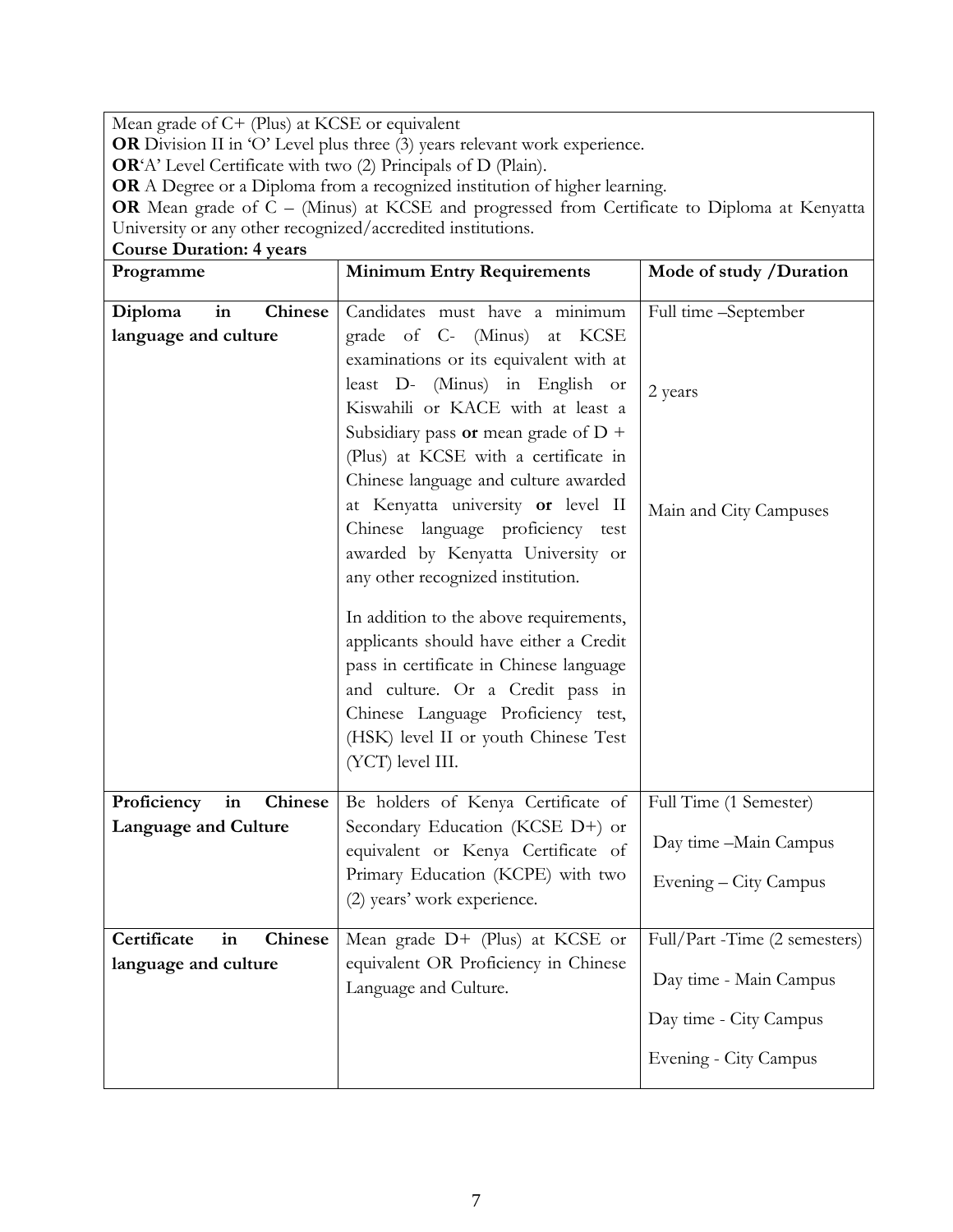| <b>Beginners</b><br><b>Chinese</b><br>in                                | Bonafide Kenyatta university students | Part-time (1 semester)                         |
|-------------------------------------------------------------------------|---------------------------------------|------------------------------------------------|
| language and Culture.                                                   | taking other Programmes.              | Evening - City Campus<br>Evening - Main Campus |
| in Chinese<br>Proficiency                                               | At least form four, diploma or degree | Part-Time (1 semester)                         |
| Language and culture for<br>University<br>Kenyatta<br>members of staff. | certificate.                          | Weekday (5.30 - 7.00pm)<br>Main Campus         |

# **5. SCHOOL OF PUBLIC HEALTH AND APPLIED HUMAN SCIENCES**

# **DEGREE PROGRAMMES:**

# **a) Bachelor of Science (Community Resource Management)**

**Campus: Main** 

#### **Minimum requirements**

Mean grade of C+ (Plus) at KCSE or equivalent with at least C+ (Plus) in either of the following subjects:

**Alternative A:** Biology or Agriculture, Geography or Home Science.

**Alternative B:** Business Studies, Commerce, Accounting or any other Art - based subjects.

**OR** Mean grade of C (Plain) at KCSE or equivalent with a Diploma of at least Credit pass in Community Development or Extension related work from a recognized institution.

**OR** Mean grade of C – (Minus) at KCSE and progressed from certificate to Diploma of at least Credit pass in Community Development or Extension-related work at Kenyatta University or any other recognized/accredited Institutions.

#### **Course Duration: 4 years**

# **b) Bachelor of Science (Foods, Nutrition and Dietetics)**

**Campus: Main** 

# **Minimum requirements**

Mean grade of C+ (Plus) at KCSE or equivalent and C (Plain) in English/Kiswahili, C (Plain) in Chemistry/Physical Sciences, C (Plain) in Biology/Biological Sciences, C (Plain) in Physics, C (Plain) in Mathematics and C (Plain) in Geography. **OR** KCSE Mean grade of C (Plain) with a Diploma in Nutrition from recognized institution shall be eligible for admission. Other admission requirements include those of regulatory bodies such as the Kenya Nutritionists and Dieticians Institute (KNDI) as it is in this programme.

**Course Duration: 4 years**

# **c) Bachelor of Science (Exercise and Sports Science)**

# **Campus: Main – Full time**

# **Minimum requirements**

Mean grade of C+ (Plus) at KCSE or equivalent with at least C+ (Plus) or equivalent in at least one of the following subjects: Biology, Mathematics, Physics/Physical Science or Chemistry.

**OR** Mean grade of C (Plain) at KCSE or equivalent with a Diploma in Sports Administration/Management, Physical Education, Sports Science, Hospitality, Nutrition, Nursing, Physiotherapy, Public Health and Coaching or in other related field from a recognized institution.

#### **Course Duration: 4 years**

**d) Bachelor of Science in Environmental Health Campuses: Main-Full Time and City-Part Time**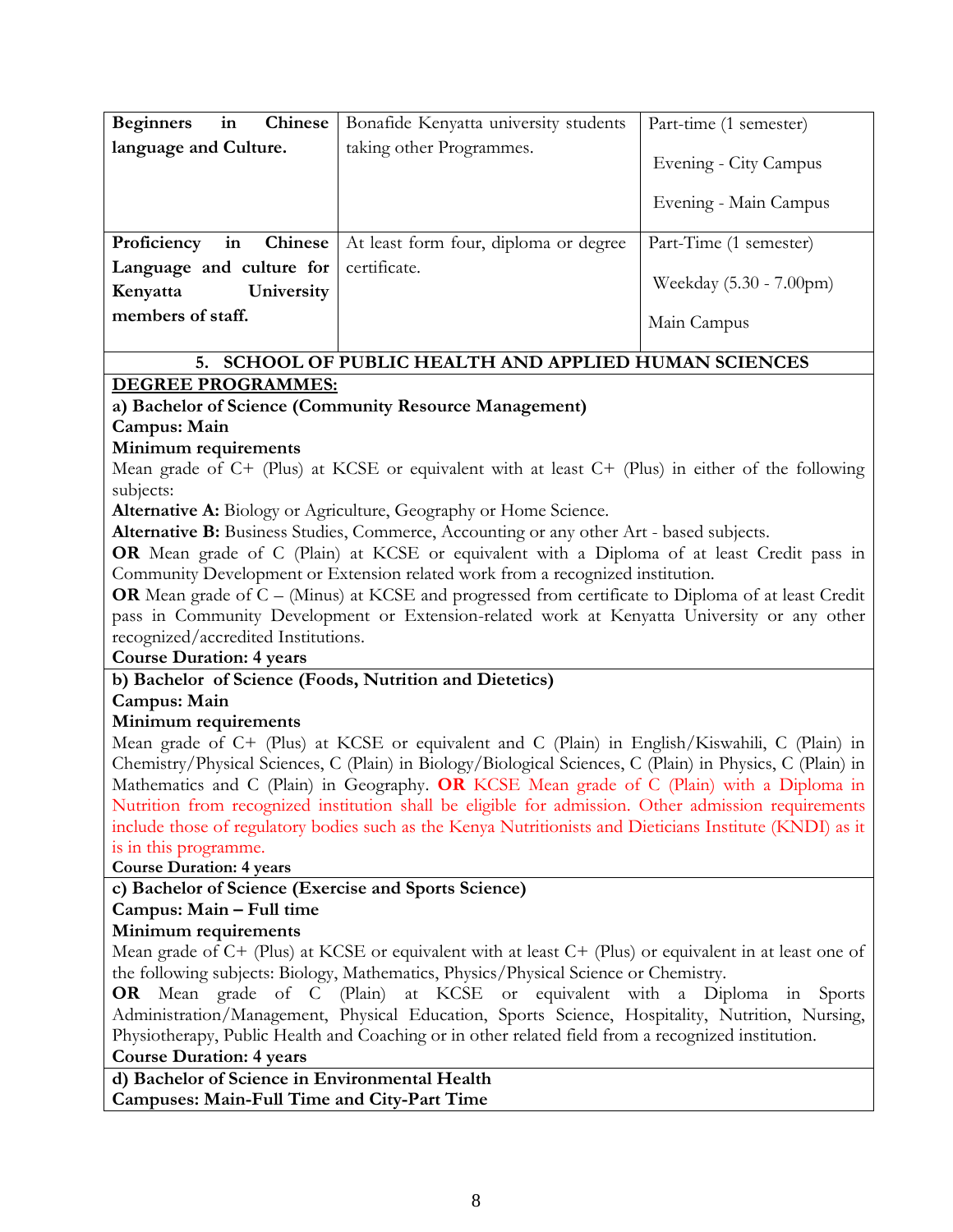#### **Minimum requirements**

Mean grade of C+ (Plus) at KCSE or equivalent with at least C+ (Plus) in the following subjects: Mathematics/Physics, Chemistry/Physical Sciences, Biology/Biological Sciences, English/Kiswahili

**OR** At least a grade C (Plain) at KCSE and a Diploma with at least a Credit from a recognized institution in the following areas: Environmental Health, Environmental Studies, Water and Civil engineering, Pharmacy, Nursing, Clinical medicine, Biomedical sciences, Public Health, Community Health and Nursing, Nutrition or any other health related course.

**OR Those who had a C-** (Minus) at KCSE and progressed from Certificate to any of the above Diplomas at Kenyatta University or any other recognized/accredited institutions.

#### **Course Duration: 4 years**

#### **e) Bachelor of Science (Occupational Health and Safety)**

#### **Campus: Main – Full Time and City-Part time**

#### **Minimum requirements**

Mean grade of  $C +$  (Plus) at KCSE or equivalent with at least  $C +$  (Plus) in the following subject: Mathematics/Physics, Chemistry/Physical Sciences, Biology/Biological Sciences, English/Kiswahili.

**OR** Mean grade of C (Plain) at KCSE and a Diploma with at least a Credit from a recognized institution in the following areas: Occupational health and Safety, Environmental Health, Environmental Studies, Water and Civil engineering, Pharmacy, Nursing, Clinical medicine, Biomedical Sciences, Public Health, Community Health and Nursing, ,Nutrition or any other health related course.

**OR** Those who had a C- (Minus) at KCSE and progressed from Certificate to any of the above Diploma at Kenyatta University or any other recognized/accredited institutions.

**Course Duration: 4 years**

#### **f) Bachelor of Science in Health Promotion**

**Campuses: Main and City** 

#### **Minimum Requirements**

Mean grade of C+ (Plus) at KCSE or equivalent with at least C+ (Plus) in the following subject: Mathematics/ Physics, Chemistry, Biology, English/Kiswahili

**OR** KCSEC (Plain) or Division III at KCE with a Diploma with at least a Credit from recognized institution in the following areas Health promotion, Environmental Health, Pharmacy, Nursing, Clinical Medicine, Public Health, Community Health Nutrition, Health Services Management and other Related Courses.

#### **Course Duration: 4 years**

#### **g) Bachelor of Science in Population Health**

**Campus: Main** 

#### **Minimum Requirements**

Mean grade of C+ (Plus) at KCSE or equivalent with at least C+ (Plus) in English/Kiswahili, Mathematics/Physics, Biology and Chemistry

**OR** Diploma with a Credit pass in a health related field from a recognized institution with at least KCSE C (Plain) and at least a C (Plain) in the following subjects: English/Kiswahili, Biology, Chemistry and Mathematics/Physics

**OR** Diploma with a Credit pass in a health related field from a recognized institution with at least Division III at KCE. Those with Diploma must have at least 2 years relevant post qualification experience.

**Course Duration: 4 years**

**h) Bachelor of Science (Health Records and Informatics Management) Campuses: Main – Full time and City - Part Time Minimum requirements**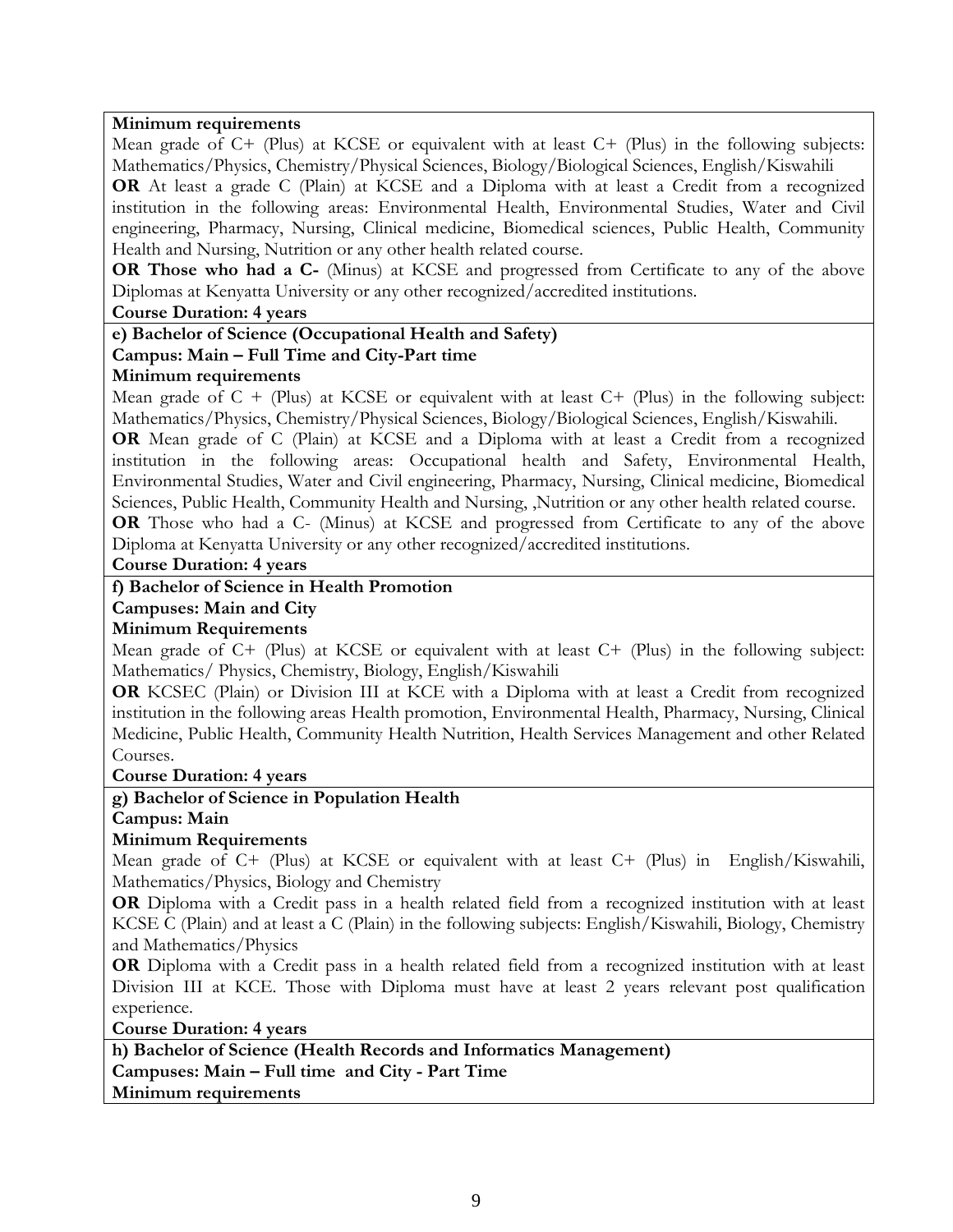Mean grade of C+ (Plus) at KCSE or equivalent with at least C+ (Plus) in English/Kiswahili, Biology/Biological Sciences and Mathematics

**OR** Mean grade C (Plain) at KCSE or Division III at KCE or equivalent with Diploma of at least Credit pass in Health Records and Information Technology from a recognized institution. **OR** Mean grade of C – (Minus) at KCSE and progressed from Certificate to Diploma in a relevant field at Kenyatta University or any other recognized/accredited institution.

#### **Course Duration: 4 years**

#### **i) Bachelor of Science (Health Service Management)**

#### **Campuses: Main – Full time**

#### **Minimum requirements**

Mean grade of C+ (Plus) at KCSE or equivalent with at least C+ (Plus) in English/Kiswahili, Mathematics and any one science/ humanities subject.

**OR** C Plain at KCSE or Division III at EACE with a Credit in a Diploma in management or systems management from a recognized institution with at least a two (2) years post qualification experience.

#### **Course Duration: 4 years**

**j) Bachelor of Science (Community Health)** 

#### **Campus: Main – Full time**

#### **Minimum requirements**

Mean grade of C+ (Plus) at KCSE or equivalent with at least C+ (Plus) in Mathematics, Biology/Biological Sciences and English/Kiswahili.

**OR** A Diploma in a relevant health service field with two (2) years working experience in a relevant field with at least C (Plain) in the following subjects: Mathematics/Physics, Chemistry, Biology and English/Kiswahili.

#### **Course Duration: 4 years**

# **6. SCHOOL OF PURE AND APPLIED SCIENCES**

#### **DEGREE PROGRAMMES:**

**a) Bachelor of Science**

#### **Campus: Main**

#### **Minimum requirements**

Mean grade of C+ (Plus) at KCSE or equivalent with at least C+ (Plus) or equivalent in any three of the following subjects: - Mathematics, Physics/Physical Sciences, Chemistry, Biology, Agriculture and Geography.

**OR** Those with Diploma or Certificate in a relevant discipline and KCSE mean grade of C- (Minus) and D+ (Plus) respectively can be admitted

**Course Duration: 4 years**

# **b) Bachelor of Science (Telecommunication and Information Technology)**

#### **Campus: Main –Full Time**

#### **Minimum requirements**

Mean grade of C+ (Plus) at KCSE or equivalent with at least C+ (Plus) or equivalent in Mathematics and Physics. **OR** Mean grade of C (Plain) at KCSE or equivalent with a Diploma in either Electronics and Electrical Engineering or Telecommunications with a Credit pass from a recognized institution. In addition, applicants must have obtained minimum of C (Plain) in Mathematics and Physics.

Those with Diploma or Certificate in a relevant discipline and KCSE mean grade of C- (Minus) and D+ (Plus) respectively can be admitted

**Course Duration: 4 years**

**c) Bachelor of Science (Mathematics and Computer Science)** 

**Campuses: Full Time - Main**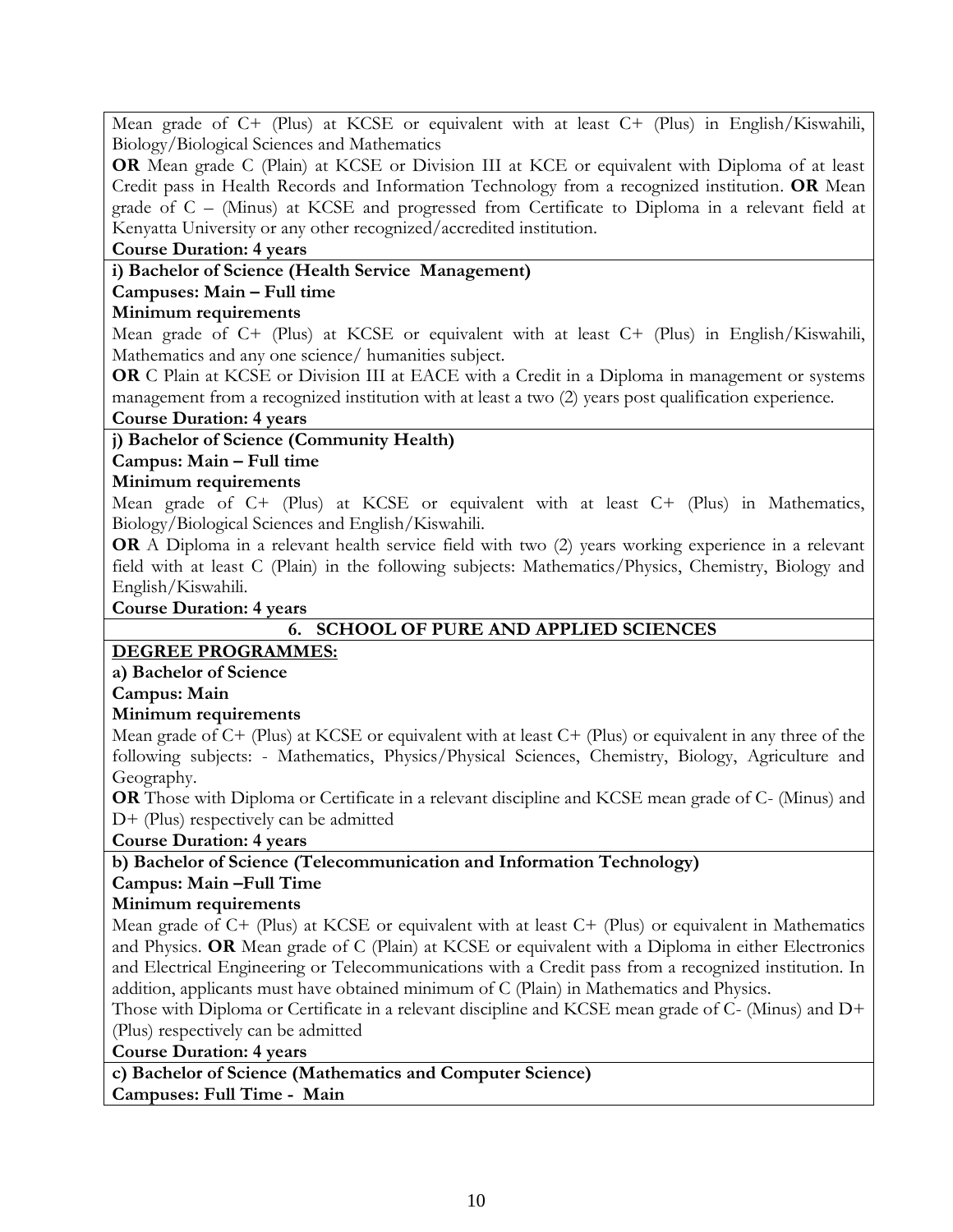#### **Minimum requirements**

Mean grade of C+ (Plus) at KCSE or equivalent with at least B (Plain) or equivalent in Mathematics, C+ (Plus) in English and C (Plain) in Physics.

**OR** Those with Diploma or Certificate in a relevant discipline and KCSE mean grade of C- (Minus) and D+ (Plus) respectively can be admitted.

#### **Course Duration: 4 years**

#### **d)Bachelor of Science (Analytical Chemistry With Management)/BSC Industrial Chemistry With Management**

#### **Campus: Main-Full Time**

#### **Minimum requirements**

Mean grade of C+ (Plus) at KCSE or equivalent with at least C+ (Plus) or equivalent in Chemistry and Mathematics and either Physics/Physical Science, Biology/Biological Sciences.

**OR** Mean grade of C (Plain) at KCSE or equivalent with a Diploma in the relevant field of study from a recognized institution. **OR** Those with Diploma or Certificate in a relevant discipline and KCSE mean grade of C- (Minus) and D+ (Plus) respectively can be admitted.

#### **Course Duration: 4 years**

#### **e) Bachelor of Science (Biochemistry)**

# **Campus: Full Time - Main**

#### **Minimum requirements**

Mean grade of C+ (Plus) at KCSE or equivalent with at least C+ (Plus) or equivalent in Biology/Biological Sciences and any other two (2) of the following subjects: Chemistry, Geography, Agriculture, and Physical Science/Physics. In addition, applicants **must** have obtained grade C (Plain) in Mathematics at KCSE or equivalent.

**OR** Those with Diploma or Certificate in a relevant discipline and KCSE mean grade of C- (Minus) and D+ (Plus) respectively can be admitted.

#### **Course Duration: 4 years**

#### **f) Bachelor of Science (Biotechnology)**

#### **Campus: Full Time - Main**

#### **Minimum requirements**

Mean grade of C+ (Plus) at KCSE or equivalent with at least C+ (Plus) or equivalent in Biology/Biological Sciences and any other two (2) of the following subjects: Chemistry, Geography, Agriculture, and Physical Science/Physics. In addition, applicants **must** have obtained grade C (Plain) in Mathematics at KCSE or equivalent.

**OR** Those with Diploma or Certificate in a relevant discipline and KCSE mean grade of C- (Minus) and D+ (Plus) respectively can be admitted.

#### **Course Duration: 4 years**

# **g) Bachelor of Science (Microbiology)**

**Campus: Full Time - Main** 

#### **Minimum requirements**

Mean grade of C+ (Plus) at KCSE or equivalent with at least C+ (Plus) or equivalent in Biology/Biological Sciences and any other two (2) of the following subjects: Chemistry, Geography, Agriculture, and Physical Science/Physics. In addition, applicants **must** have obtained grade C (Plain) in Mathematics at KCSE or equivalent.

**OR** Those with Diploma or Certificate in a relevant discipline and KCSE mean grade of C- (Minus) and D+ (Plus) respectively can be admitted.

#### **Course Duration: 4 years**

**h**) **Bachelor of Science (Biology)**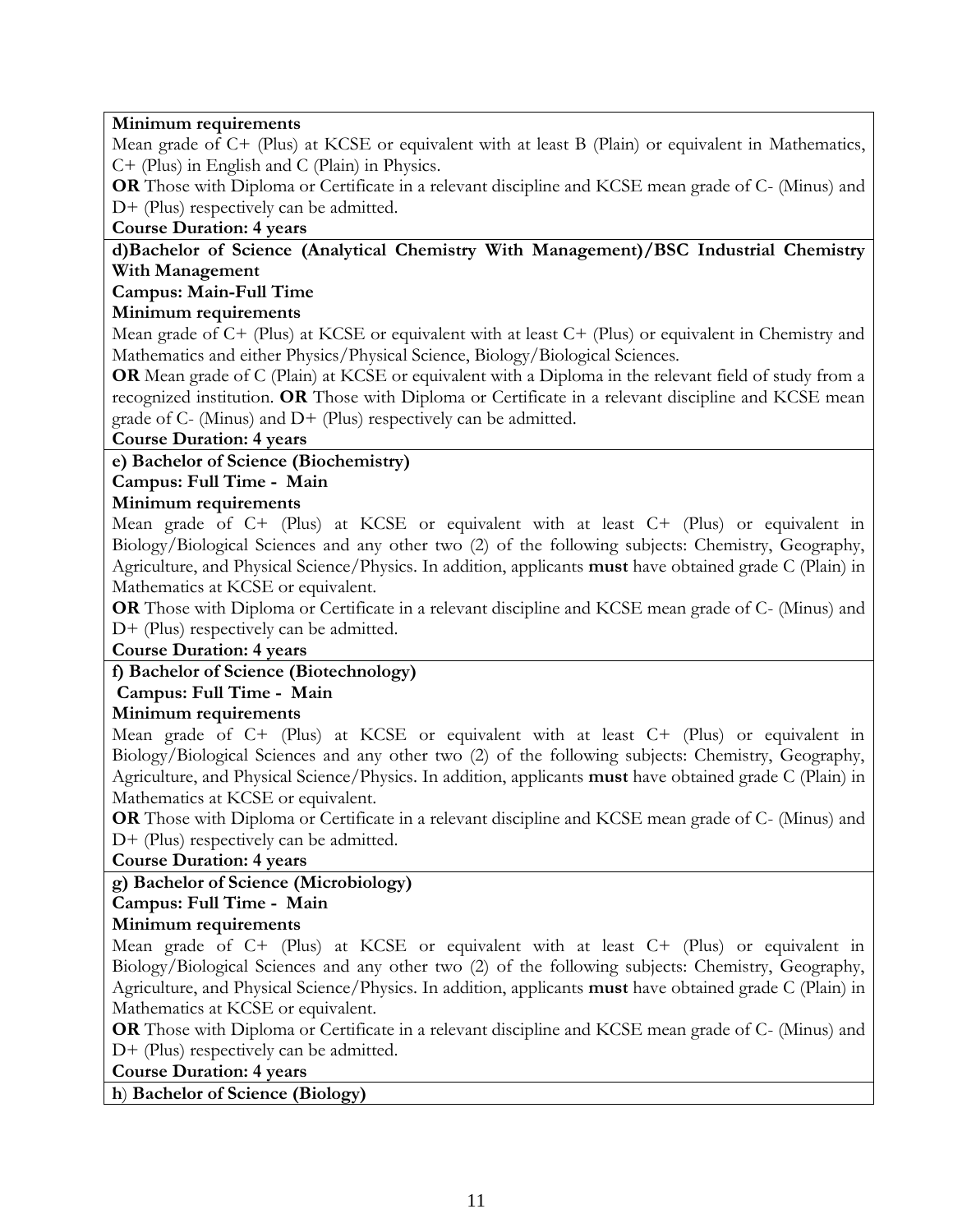#### **Campuses: Main - Full Time**

#### **Minimum requirements**

Mean grade of C+ (Plus) at KCSE or equivalent with at least C+ (Plus) or equivalent in Mathematics and B – (Minus) in Biology or Biological Sciences and any other two (2) subjects from the following:

**Alternative A:** Chemistry C+ (Plus), Physics C+ (Plus), Geography B- (Minus).

**Alternative B:** Physical Sciences B- (Minus), Geography B- (Minus).

**OR** Have a minimum of two (2) Principal passes in Science subjects in KACE one of which must be Biology.

**OR** Have **a** Diploma in relevant Subjects with at least a Credit pass from an institution recognized by the University Senate.

**OR** Have a Higher National Diploma with a Credit pass in a Biology related Subject from an institution recognized by the University Senate.

OR Have any other qualifications accepted by the University Senate

**Course Duration: 4 years**

**i) Bachelor of Science (Conservation Biology)**

#### **Campus: Full Time - Main**

#### **Minimum requirements**

Mean grade of C+ (Plus) at KCSE or equivalent with at least C+ (Plus) or equivalent in Biology or Biological Sciences and any other two (2) subjects: Chemistry, Geography, Agriculture and Physical Science/Physics. **OR** Have a minimum of two (2) Principals passes one of which must be Biology at KACE.**OR** Mean grade of C (Plain) at KCSE or Division III at KCE/EACE with at a Credit Pass at Diploma in any of the following areas: Forestry, Education (Biology, Agriculture), Wildlife/Wetlands or any other relevant applied Science programme from an institution recognized by the University Senate. **OR** Those with Diploma or Certificate in a relevant discipline and KCSE mean grade of C- (Minus) and D+ (Plus) respectively can be admitted

#### **Course Duration: 4 years**

#### **j) Bachelor of Science (Statistics and Programming)**

#### **Campuses: Main – Full Time**

#### **Minimum requirements**

Mean grade of C+ (Plus) at KCSE or equivalent with at least a B (Plain) in Mathematics, C+ (Plus) in English and C (Plain) in Physics. **OR** Those with Diploma or Certificate in a relevant discipline and KCSE mean grade of C- (Minus) and D+ (Plus) respectively can be admitted.

#### **Duration: 4 years**

#### **k) Bachelor of Science(Actuarial Science)**

# **Campuses: Main – Full Time**

#### **Minimum requirements**

Mean grade of C+ (Plus) at KCSE or equivalent with at least a B (Plain) Mathematics and C+ (Plus) in English and Physics C (Plain) **OR** Those with Diploma or Certificate in a relevant discipline and KCSE mean grade of  $C-$  (Minus) and  $D+$  (Plus) respectively can be admitted.

**Duration: 4 years**

#### **m) Bachelor of Science (Forensic Science)**

# **Campus: Full Time - Main**

#### **Minimum requirements**

Mean grade of C+ (Plus) at KCSE or equivalent. In addition candidates should have;

**Alternative A**: Biology C+ (Plus), Chemistry C+ (Plus), Physics C+ (Plus), Mathematics C+ (Plus) **Alternative** B: Physical Science B, Biological Science B, Mathematics C+ (Plus). **OR** two (2) Principal

passes at A-level in Biology and Chemistry and a subsidiary pass either in Physics or Mathematics. **OR**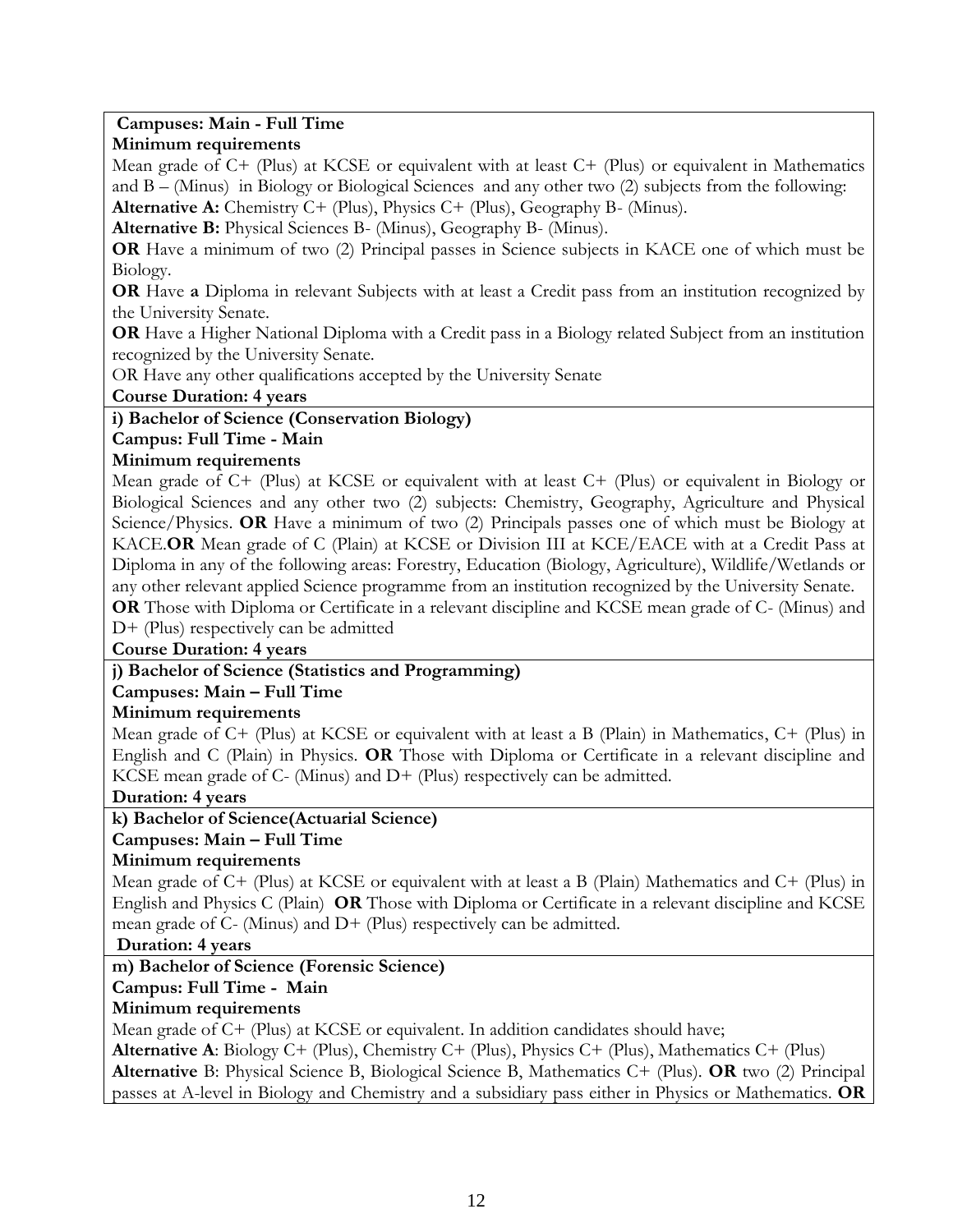KCE Division III and C+ (Plus) in each of the mandatory subjects plus at least two relevant working experience OR Those with Diploma or Certificate in a relevant discipline and KCSE mean grade of C- (Minus) and D+ (Plus) respectively can be admitted.

**Course Duration: 4 years**

**n) Bachelor of Science (Molecular and Cellular Biology)**

#### **Campus: Full Time - Main**

#### **Minimum requirements**

Mean grade of C+ (Plus) at KCSE or equivalent with at least C+ (Plus) or equivalent in Biology/Biological Sciences and any other two (2) of the following subjects: Chemistry, Geography, Agriculture, and Physical Science/Physics. In addition, applicants **must** have obtained grade C (Plain) in Mathematics at KCSE or equivalent.

**OR** Those with Diploma or Certificate in a relevant discipline and KCSE mean grade of C- (Minus) and D+ (Plus) respectively can be admitted.

**Course Duration: 4 years**

#### **o) Bachelor of Science (Coastal and Marine Resource Management)**

#### **Campuses: Main – Full Time**

#### **Minimum requirements**

Mean grade of C+ (Plus) at KCSE or equivalent with at least C+ (Plus) or equivalent in Mathematics and B – (Minus) in Biology or Biological Sciences and any other 2 (two) subjects from the following:

**Alternative A:** Chemistry C+ (Plus), Physics C+ (Plus), Geography B- (Minus).

**Alternative B:** Physical Sciences B- (Minus), Geography B- (Minus).

**OR** Have a minimum of 2(two) Principal passes in Science subjects in KACE one of which must be Biology.

**OR** Have **a** Diploma in relevant Subjects with at least a Credit pass from an Institution recognized by the University senate.

**OR** Have a Higher National Diploma with a Credit pass in a Biology related Subject from an institution recognized by the University Senate.

OR Have any other qualifications accepted by the University Senate.

**OR** Those with Diploma or Certificate in a relevant discipline and KCSE mean grade of C- (Minus) and D+ (Plus) respectively can be admitted.

#### **Course Duration: 4 years**

# **7. SCHOOL OF HOSPITALITY, TOURISM AND LEISURE STUDIES**

# **DIPLOMA PROGRAMMES:**

**a) Hospitality Management** 

# **Campuses: Main, City, Mombasa and Nakuru**

#### **Minimum requirements**

Mean grade of C- (Minus) at KCSE or equivalent. In addition, Candidates must have obtained grade C- (Minus) in two (2) subjects chosen from the following categories:

**Alternative A :** English/Kiswahili, Chemistry, Biology

**Alternative B:** English/Kiswahili, Biological Sciences/Physical Sciences, Home Science, Chemistry/mathematics

**OR** Mean grade D+ (Plus) at KCSE with a Certificate in a field related to Hospitality from a recognized institution and two (2) years relevant work experience.

**Course Duration: 2 years**

# **b) Diploma in Tourism Management**

**Campuses: Main, City, Mombasa and Nakuru**

**Minimum requirements**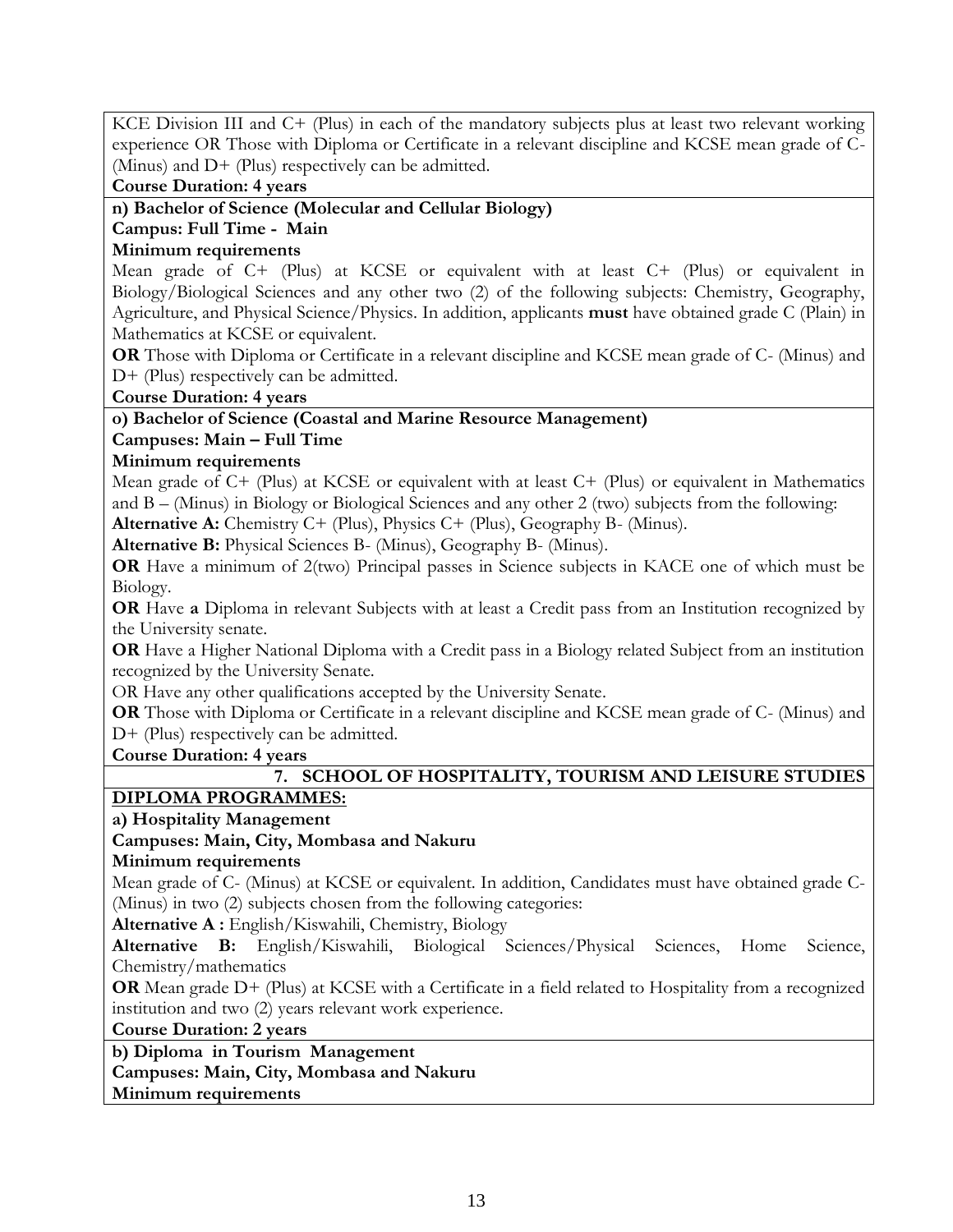Mean Grade of C- (Minus) at KCSE or equivalent. Candidates must have done **any two** the following subjects at KCSE and passed with a minimum grade of C- (Minus) in each: Biology/Biological Sciences, Geography/History, Business Education/Computer Studies, English/Foreign Language.

**OR** Mean grade D+ (Plus) at KCSE with a Certificate in a field related to Tourism from a recognized institution.

**Course Duration: 2 years**

#### **c) Diploma in Sports Administration and Management**

# **Campus: Main – Full Time**

# **Minimum requirements**

Mean grade of C- (Minus) at KCSE or Division III at 'O' Level

**OR** hold a P1/S1 Teachers Certificate or Kenyatta University Certificate course in Sports Administration and Management.

**Course Duration: 2 years**

#### **DEGREE PROGRAMMES:**

**a) Bachelor of Science (Hospitality and Tourism Management)**

#### **Campus: Main–Full Time**

#### **Minimum requirements**

Mean grade of C+ (Plus) at KCSE or equivalent Candidates must have done **any three (3)** of the following subjects and passed with a minimum grade of C+ (Plus):

- English/Kiswahili/Foreign Languages,
- Biology/Biological Sciences,
- Chemistry/Physical Sciences/Physics/Mathematics,
- Home Science,
- Geography/History,
- Business Studies/Commerce/Economics/Agriculture.

**OR** Mean grade of C- (Minus) at KCSE or equivalent with a Diploma in a related field with a Credit pass from a recognized institution.

**OR** Mean grade of D+ (Plus) at KCSE and progressed from Certificate to Diploma in a related field at Kenyatta University or any other recognized/accredited institutions**.**

**Course Duration: 4 years**

# **b) Bachelor of Science (Recreation and Sports Management)**

#### **Campus: Main**

#### **Minimum requirements**

Mean grade of C+ (Plus) at KCSE or equivalent.

**OR** Mean grade of C-(Minus) at KCSE or equivalent with a Diploma in Sports Administration/Management, Physical Education, Sports Science, Hospitality and Tourism, Education (with Geography) or related fields from a recognized institution.

**OR** Mean grade of D+ (Plus) at KCSE and progressed from Certificate in Sports Administration and Management to Diploma in Sports Administration management of Kenyatta University or any other recognized/accredited Institutions.

#### **Course Duration: 4 years**

# **8. SCHOOL OF SECURITY, DIPLOMACY AND PEACE STUDIES**

# **DIPLOMA PROGRAMMES**

# **Security Management and Police Studies**

# **Campuses: Main, City, Mombasa and Nakuru-Full/Part Time**

# **Minimum entry requirements:**

a) Kenya Certificate of Secondary Education (KCSE) with a minimum mean grade of C- (Minus)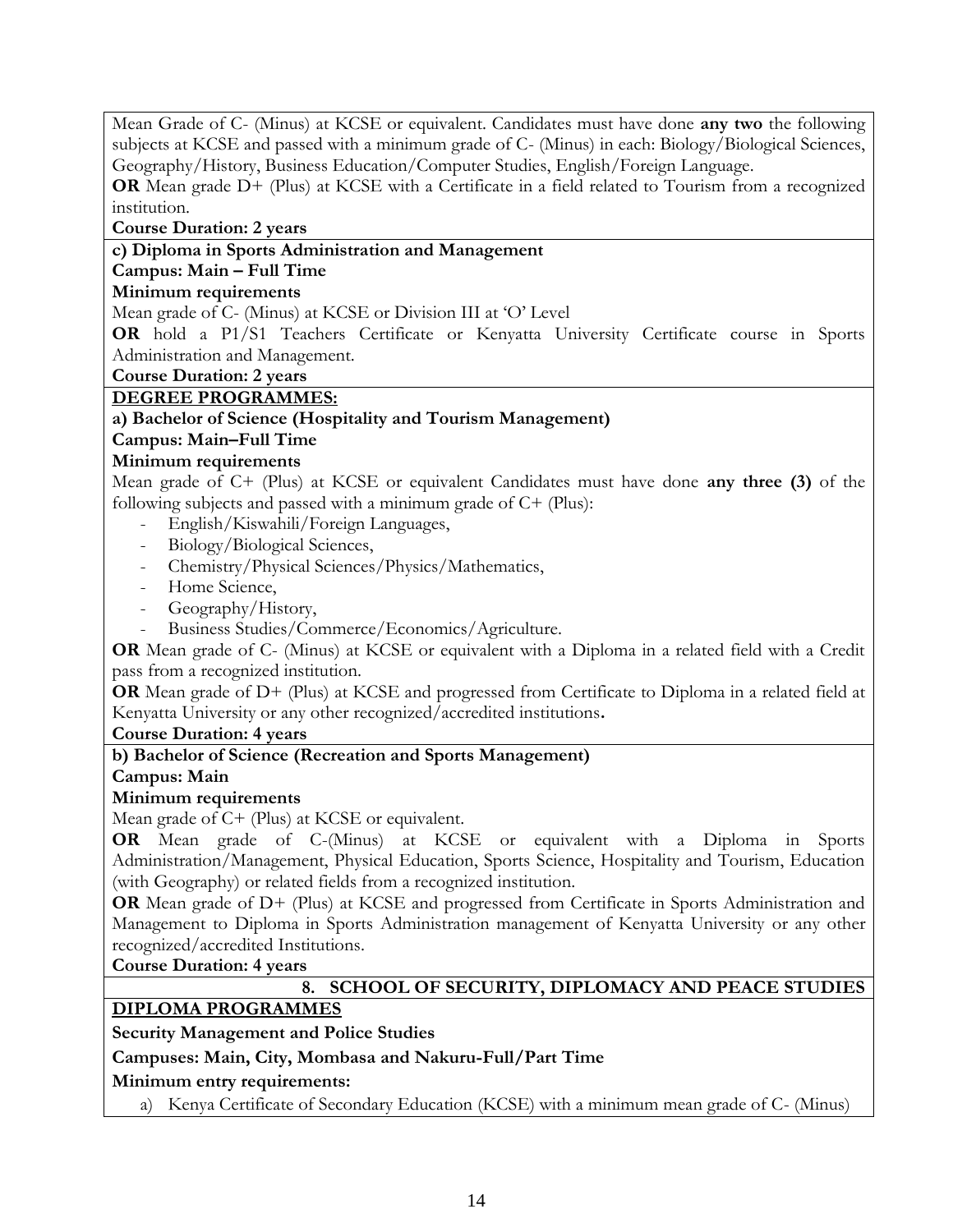**OR**

b) Kenya Certificate Secondary Education (KCSE) with a minimum grade of D+ (Plus) and a Certificate in a related course from an institution recognized by Kenyatta University Senate

#### **OR**

c) Equivalent qualifications as determined by Kenya National Qualifications Authority (KNQA)

#### **Course Duration:2 years**

# **DEGREE PROGRAMMES:**

**Bachelor of Security Science and Management**

#### **Modes: Evening and Weekend**

# **Campuses: Main, City, Mombasa and Nakuru**

# **Minimum entry requirements:**

- (i) Minimum grade C+ (plus) at K.C.S.E. or its equivalent.
- (ii) 'A' Level or K.A.C.E. or its equivalent with two principal passes and a subsidiary pass.
- (iii)Holders of a Diploma in Security Science and Management, Diploma in Security and Correction Science, Diploma in Crime Prevention and Management or any other diploma from a recognized institution of learning provided they scored a C- (Minus) at KCSE or its equivalent. Such applicants will be considered for credit waiver according to existing Kenyatta University and Commission for University Education policy on credit waiver.
- (iv) Holders of a certificate in Security Science and Management, Certificate in Security and Correction Science, Certificate in Crime Prevention and Management or any other Certificate from a recognized institution of learning provided they scored they scored D+ (Plus) at KCSE or its equivalent and a relevant diploma.
- (v) Any degree holder from an Institution of higher learning recognized by the Kenyatta University Senate.

# **Course Duration:4years**

# **9.SCHOOL OF ECONOMICS**

# **DEGREE PROGRAMMES:**

**(a) Bachelor of Economics (b) Bachelor of Economics and Statistics (c) Bachelor of Economics and Finance**

# **Campuses: Full Time -Main and City**

# **Minimum requirements**

Mean grade of C+ (Plus) at KCSE or Equivalent with at least C+ (Plus) or equivalent in Mathematics **OR** at least two (2) Principals and one (1) Subsidiary pass at KACE ('A' Level) with at least a Credit in Mathematics at KCE ('O' Level). **OR** a C-(Minus) at KCSE with a diploma in economics and C+ (Plus) in mathematics at KCSE. **OR** Mean grade of D+ (Plus) with a C+ (Plus) in Mathematics at KCSE and progressed from Certificate to Diploma in relevant field of study at Kenyatta University or any other recognized/accredited institutions.

# **Course Duration: 4 years**

| 10.SCHOOL OF AGRICULTURE AND ENTERPRISE DEVELOPMENT                                                                                                                                                                                                                                                                                                              |
|------------------------------------------------------------------------------------------------------------------------------------------------------------------------------------------------------------------------------------------------------------------------------------------------------------------------------------------------------------------|
| <b>DEGREE PROGRAMMES:</b>                                                                                                                                                                                                                                                                                                                                        |
| a) Bachelor of Science (Agriculture)                                                                                                                                                                                                                                                                                                                             |
| Campus: Kitui-Full Time                                                                                                                                                                                                                                                                                                                                          |
| Minimum requirements                                                                                                                                                                                                                                                                                                                                             |
| $\mathbf{r}$ $\mathbf{r}$ $\mathbf{r}$ $\mathbf{r}$ $\mathbf{r}$ $\mathbf{r}$ $\mathbf{r}$ $\mathbf{r}$ $\mathbf{r}$ $\mathbf{r}$ $\mathbf{r}$ $\mathbf{r}$ $\mathbf{r}$ $\mathbf{r}$ $\mathbf{r}$ $\mathbf{r}$ $\mathbf{r}$ $\mathbf{r}$ $\mathbf{r}$ $\mathbf{r}$ $\mathbf{r}$ $\mathbf{r}$ $\mathbf{r}$ $\mathbf{r}$ $\mathbf{$<br>$\tau \tau \cap \cap \tau$ |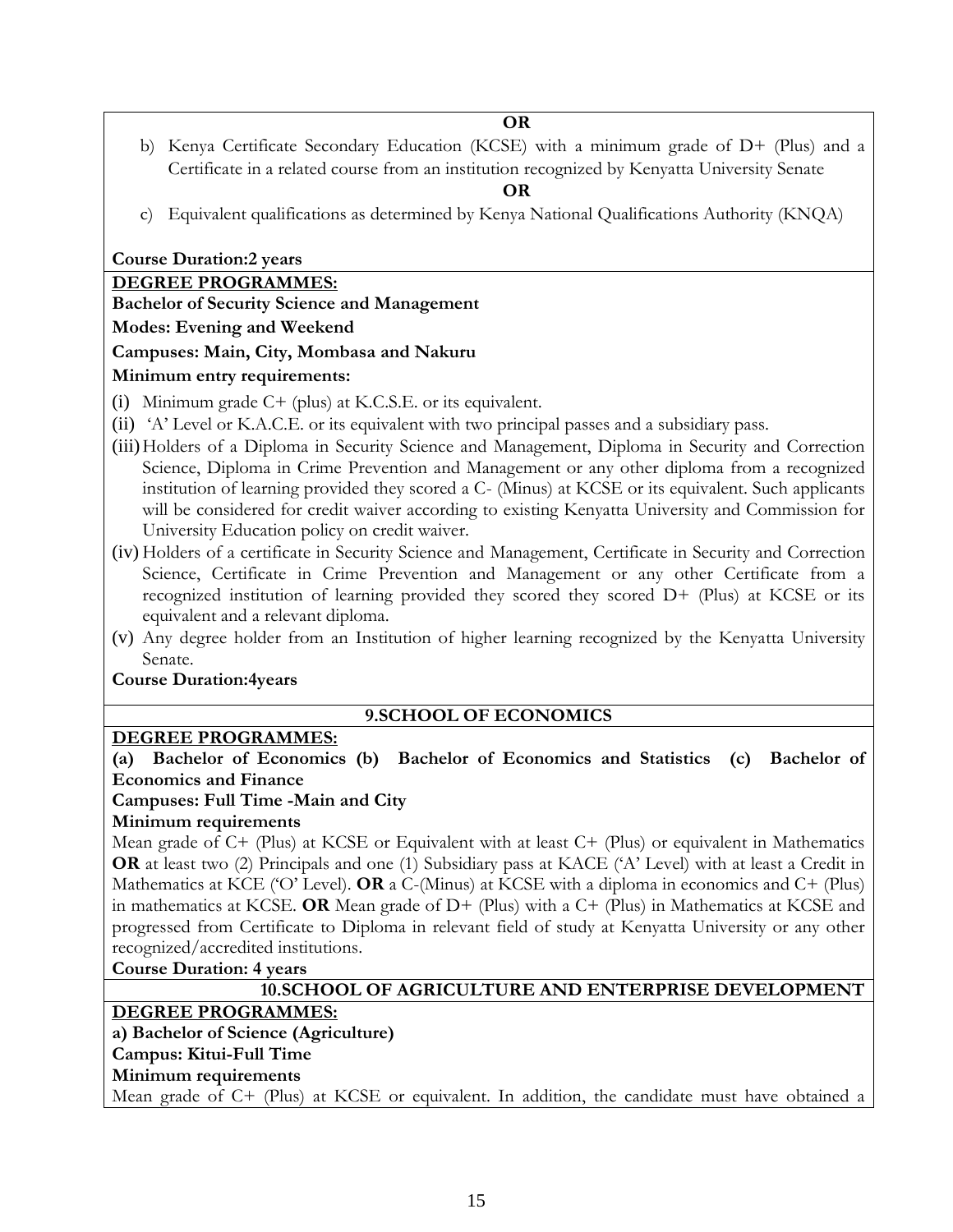minimum of C+ (Plus) or equivalent in Biology/Biological Sciences and any two (2) of the following subjects: Chemistry, Agriculture, Geography and Physics/Physical Science. In addition, candidates must have obtained Grade C (Plain) in Mathematics at KCSE or equivalent.

**OR** Mean Grade of C- (Minus) at KCSE with a Diploma of at least a Credit pass in a relevant field of study from a recognized institution. **OR** a certificate in a relevant field with at least a credit pass, a Diploma in a relevant field with at least a credit pass and a mean grade of D+ (Plus) at KCSE.

#### **Course Duration: 4 years**

#### **b) Bachelor of Science (Crop Improvement and Protection)**

#### **Campus: Kitui-Full Time**

#### **Minimum requirements**

Mean grade C+ (Plus) at KCSE or equivalent with at least C+ (Plus) or equivalent. In addition, the candidate must have obtained a minimum of C+ (Plus) or equivalent in Biology/Biological Sciences and any two (2) of the following subjects: Chemistry, Agriculture, Geography and Physical Science/Physics. In addition, applicants must have obtained grade C (Plain) in Mathematics at KCSE or equivalent

**OR** Mean Grade of C- (Minus) at KCSE with a Diploma of at least a Credit pass in a relevant field of study from a recognized institution. **OR** a certificate in a relevant field with at least a credit pass, a Diploma in a relevant field with at least a credit pass and a mean grade of  $D+$  (Plus) at KCSE.

#### **Course Duration: 4 years**

#### **c) Bachelor of Science (Agribusiness Management)**

#### **Campus: Kitui-Full Time**

#### **Minimum requirements**

Mean grade of C+ (Plus) at KCSE or equivalent with at least C+ (Plus) in Mathematics and in any two (2) of the following subjects: Biology, Chemistry, Agriculture/Geography, Economics/Business Studies and Physics/Physical Sciences

**OR** Mean grade of KCSE C-(Minus) at KCSE or equivalent and two years (Minimum) Diploma with credit in Agriculture, Commerce, Accounting, Economics, Farm management. Agribusiness or any other related discipline from an institution recognized by Kenyatta University Senate. **OR** Mean grade of D+ (Plus) at KCSE and Progressed from certificate to Diploma in relevant field with at least credit pass from Kenyatta University or any other recognized institution.

#### **Course Duration: 4 years**

#### **d) Bachelor of Science (Agricultural Resource Management)**

#### **Campus: Kitui-Full Time**

#### **Minimum requirements**

Mean grade of C+ (Plus) at KCSE or equivalent with at least C+ in Biology and any two (2) subjects chosen from the following: Chemistry, Agriculture/Geography, Physics/Physical sciences. In addition candidates must have attained a C (Plain) in mathematics.

**OR** Mean Grade of C- (Minus) at KCSE with a Diploma of at least a Credit pass in a relevant field of study from a recognized institution. **OR** a certificate in a relevant field with at least a credit pass, a Diploma in a relevant field with at least a credit pass and a mean grade of D+ (Plus) at KCSE.

#### **Course Duration: 4 years**

# **e) Bachelor of Science (Dry Land Agriculture and Enterprise Development)**

# **Campus: Kitui-Full Time**

#### **Minimum requirements**

Mean grade of  $C^+$  (Plus) at KCSE or equivalent with at least  $C^+$  in Biology and any two (2) subjects chosen from the following: Chemistry, Agriculture/Geography, Physics/Physical sciences. In addition candidates must have attained a C (Plain) in mathematics.

**OR** Mean Grade of C- (Minus) at KCSE with a Diploma of at least a Credit pass in a relevant field of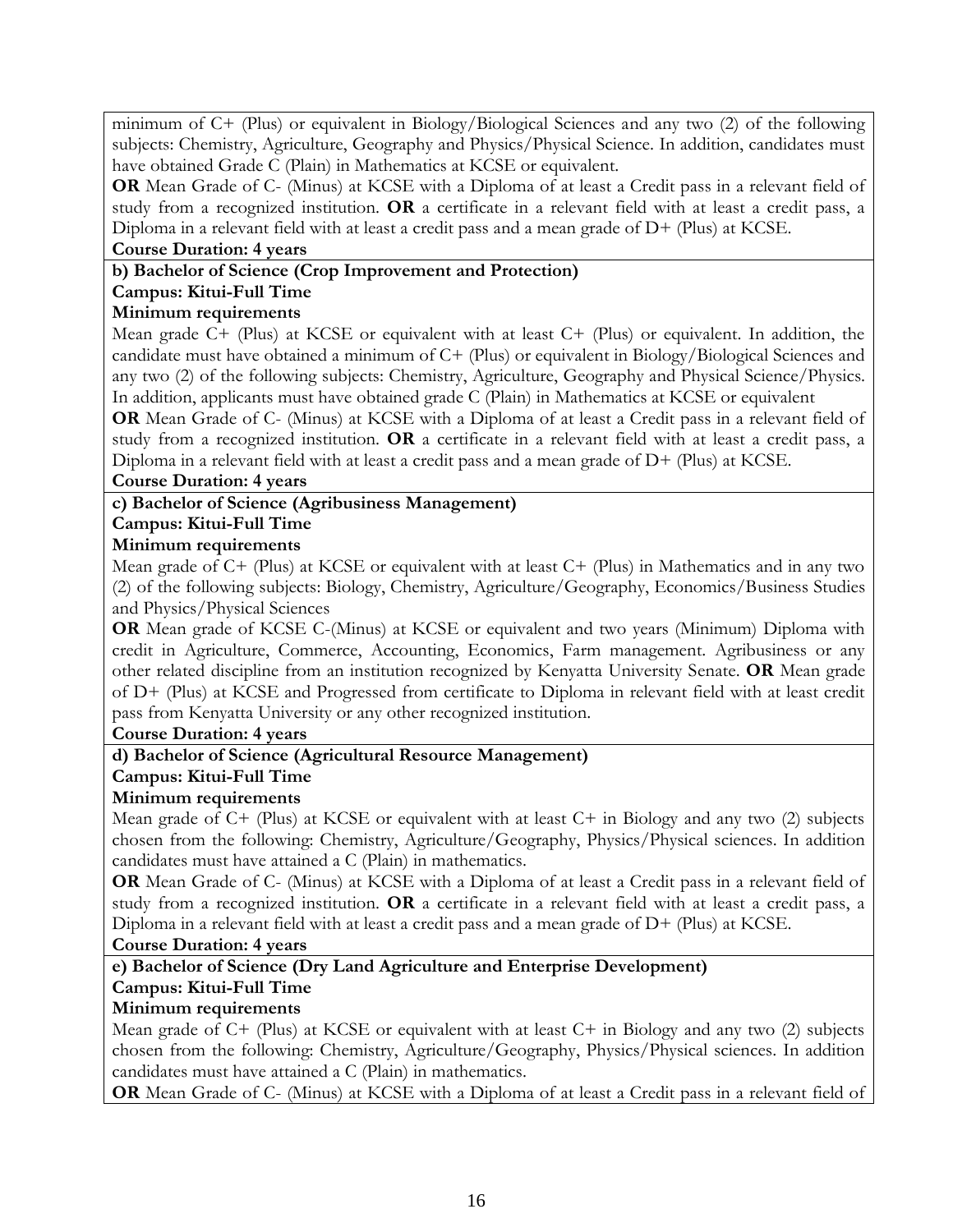study from a recognized institution. **OR** a certificate in a relevant field with at least a credit pass, a Diploma in a relevant field with at least a credit pass and a mean grade of D+ (Plus) at KCSE.

#### **Course Duration: 4 years**

**f) Bachelor of Science (Animal Health and Production)**

#### **Campus: Kitui-Full Time**

#### **Minimum requirements**

Mean grade C+ (Plus) at KCSE or equivalent with at least C+ (Plus) in Biology or Biological Sciences and any one of the following subjects: Mathematics, Chemistry, Physics/Physical Sciences

**OR** Two Principals and one Subsidiary pass at KACE level or equivalent, one of which must be in Biology and in any other science subject.

**OR** A minimum of C- (Minus) at KCSE with at least a Credit pass Diploma in Animal Health /Agriculture/ Medical Laboratory Technology/ Animal production from an institution recognized by the University senate.

**OR** Minimum of D+(Plus) at KCSE with at least credit pass in both Certificate and Diploma in Animal Health/ Agriculture/ Medical Laboratory Technology from an institution approved by the University Senate.

**OR** A degree in a Biological Science from an institution recognised by the University Senate.

**OR** any other qualifications equivalent to the above from an institution recognised by the University Senate.

#### **Course Duration: 4 years**

# **g) Bachelor of Science (Agricultural Education and Extension)**

#### **Campus: Kitui-Full Time**

#### **Minimum requirements**

Mean grade of C+(Plus) at KCSE or equivalent with at least C+ (Plus) in: Biology, Agriculture, Chemistry/Geography, Mathematics/Physics/Physical Sciences

**OR** Mean Grade of C- (Minus) at KCSE with a Diploma of at least a Credit pass in a relevant field of study from a recognized institution. **OR** a certificate in a relevant field with at least a credit pass, a Diploma in a relevant field with at least a credit pass and a mean grade of D+ (Plus) at KCSE.

#### **Course Duration: 4 years**

# **11.SCHOOL OF ENVIRONMENTAL STUDIES**

# **DEGREE PROGRAMMES:**

#### **a) Bachelor of Environmental Science**

**Campus: Main**

#### **Minimum requirements**

Mean grade of C+ (Plus) at KCSE or equivalent with at least C+ (Plus) or equivalent in three of the following subjects: Mathematics/Physics/Physical Sciences, Chemistry, Biology/Biological Sciences and Geography.

**OR** Mean grade of C (Plain) at KCSE with Diploma from a recognized institution with Credit Pass in Environmental Science or any relevant field.

**OR** Mean grade of C-(Minus) at KCSE or its equivalent and completed an ordinary Diploma course with a minimum credit grade in any Environmental related course.

**OR** Mean grade of D+ (Plus) at KCSE and completed a certificate and Diploma course with a minimum credit grade in any Environmental related field.

#### **Course Duration: 4 years**

# **b) Bachelor of Environmental Studies (Environmental Resource Conservation) Campus**: **Main**

#### **Minimum requirements**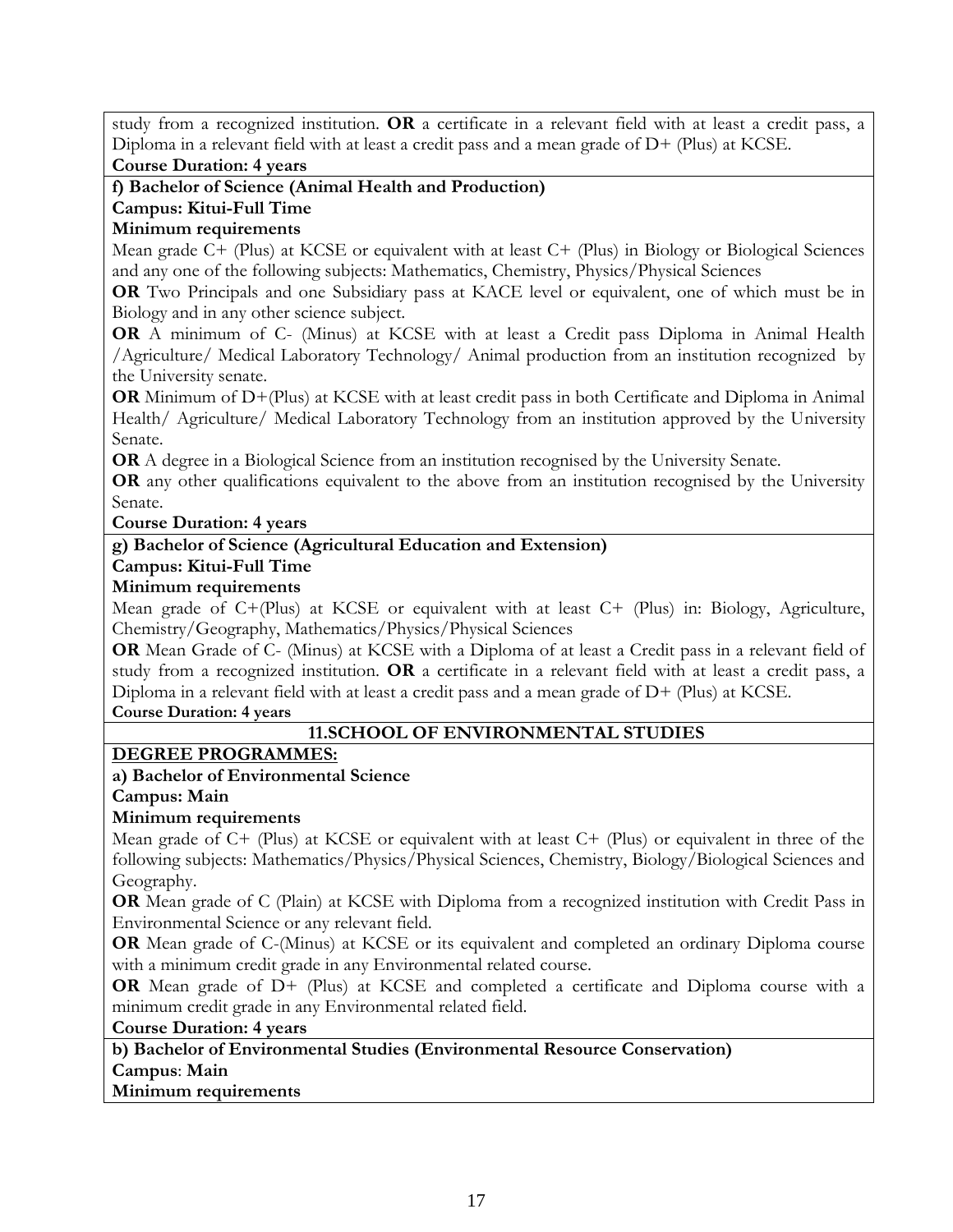Mean grade of C+ (Plus) at KCSE or equivalent with at least C+ (Plus) in three subjects chosen from Biology/Biological Sciences, Physics/Physical Sciences, Chemistry, Geography, Agriculture and Mathematics. **OR** KCSE C (Plain) with Diploma from a recognized institution with Credit pass in Environmental related discipline. **OR** Mean grade of C- (Minus) at KCSE and completed Diploma course with a minimum credit grade in any Environmental related field.

**OR** Mean grade D+ (Plus) at KCSE and completed a certificate and Diploma course with a minimum credit grade in any Environmental related field.

#### **Course Duration: 4 years**

#### **c) Bachelor of Science (Environmental Education)**

#### **Campus: Main**

#### **Minimum requirements**

Mean grade of C+ (Plus) at KCSE or equivalent with at least C+ or equivalent in **any three** of the following subjects: Mathematics, English, Biology, Geography, History and Any Religious Subject.

**OR** Mean grade of C (Plain) at KCSE or equivalent or mean grade of C- (Minus) at KCSE with a Diploma of at least Credit pass in any Environmental related field. **OR** Mean Grade of D+ (Plus) at KCSE and completed a certificate course with a minimum credit grade and completed an ordinary Diploma course with a minimum credit grade in any Environmental field.

#### **Course Duration: 4 years**

#### **d) Bachelor of Environmental Studies and Community Development**

#### **Campus: Main**

#### **Minimum requirements**

Mean grade of C+ (Plus) at KCSE or equivalent with at least C+ (Plus) or equivalent in **any three** of the following subjects: Mathematics, Biology, Physics, Chemistry Geography, History and Government, Home Science and Agriculture. **OR** Mean grade of C (Plain) at KCSE or equivalent or mean grade of C- (Minus) at KCSE with a Diploma of at least Credit pass in any Environmental related field. **OR**  Mean Grade of D+ (Plus) at KCSE and completed a certificate course with a minimum credit grade and completed an ordinary Diploma course with a minimum credit grade in any Environmental field.

# **Course Duration: 4 years**

# **e) Bachelor of Environmental Planning & Management**

#### **Campus: Main**

# **Minimum requirements**

Mean grade of C+ (Plus) at KCSE or equivalent with at least C+ (Plus) in any three of the following subjects: Geography, Mathematics, English, Business Studies, Art and Design, Agriculture, Biology.

**OR** Two (2) Principals and one (1) Subsidiary at KACE or equivalent in the relevant subjects.

**OR** Mean grade of C (Plain) at KCSE or equivalent with a Diploma of at least Credit pass in a relevant field of study from a recognized institution.

**OR** Mean grade of C- (Minus) at KCSE and progressed from certificate to Diploma from a recognized/accredited institution.

**Course Duration: 4 years**

# **12. SCHOOL OF ARCHITECTURE AND THE BUILT ENVIRONMENT**

# **DEGREE PROGRAMMES:**

# **a) Bachelor of Science (Real Estate)**

#### **Campus: Main**

#### **Minimum requirements**

The minimum university entry mean grade of C+ (Plus) in the Kenya Certificate of Secondary Education and must have a obtained at least a grade of C+ (Plus) in each of the following subject cluster: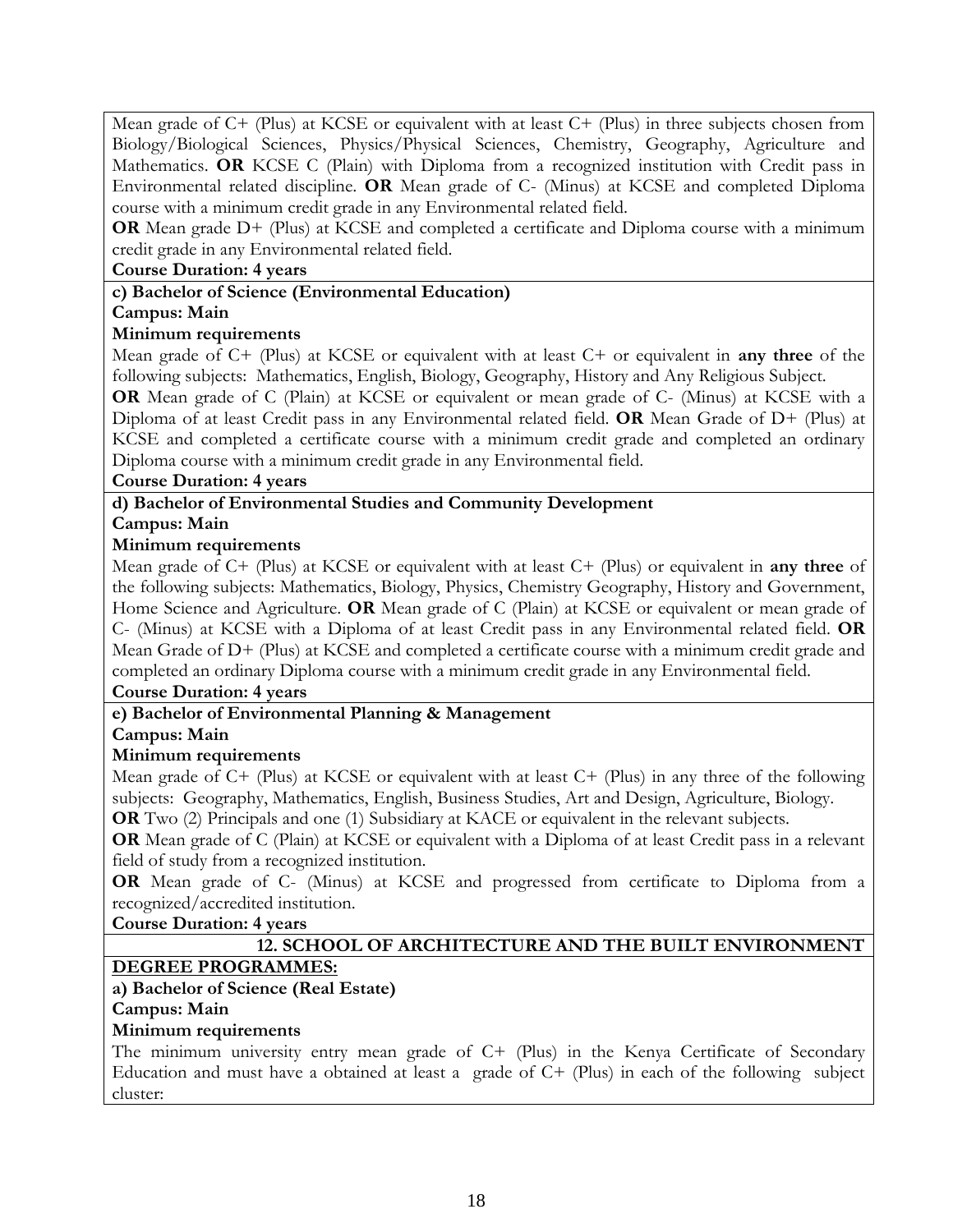- (i) Mathematics
- (ii) English or Kiswahili
- (iii) Physics or Chemistry or Biology or Accounts or Commerce or Economics
- (iv) Geography or Agriculture or History and Government or Building and construction or Drawing and Design

# **OR**

**KACE (A-Level)** - Two Principal passes in any one of the following subjects at: Economics, History, Geography, Commerce or any other relevant subject and a Credit pass in the English language and Mathematics at KCE Level or Equivalent.

# **OR**

# **Diploma holders**

Kenya National Examination Council (KNEC) Diploma or its equivalent in: Building Construction, Architectural Studies, Land surveying and Civil Engineering; or Diploma in Estate Agency and Property Management from Kenyatta University or any other institution of higher learning; **OR** Diploma in Technology (DIP. Tech) in Land Administration from an institution recognized by Kenyatta University Senate.

#### **OR**

**Degree holder** - A University degree or its equivalent from a recognized University in the following areas: Architecture, Engineering, Urban Design, Economics, Quantity Surveying, Urban and Regional Planning, Construction Management, Housing and Commerce.

#### **Course Duration: 4 years**

# **b) Bachelor of Architectural Studies/Bachelor of Architecture.**

# **Campus: Main**

#### **Minimum requirements**

Have the minimum University entry mean grade of C+ (Plus) in the Kenya Certificate of Secondary Education (KCSE) and must have a minimum grade of  $C + (Plus)$  in the following subjects:

- i. Mathematics
- ii. Physics
- iii. English or Kiswahili
- iv. Biology or Chemistry Or
- v. Geography or History or Art and Design Or
- vi. Home science or Art and design or Agriculture or Aviation Technology or Computer Studies Or
- vii. French, German ,Arabic, Music, Business Studies

# **OR**

**A-Level** - Two Principal passes in any one of the following Subjects: Economics, History, Geography, Commerce or any other relevant subject and a Credit pass in English language and mathematics at KCE level or equivalent.

# **OR**

**Approved Diploma**- Candidates with a Kenyatta University approved Diploma, Kenya National Examinations Council (KNEC) Diploma with at least a Credit in: Building Construction, Architectural Studies, Lands Surveying and Civil Engineering; or Diploma in Estate Agency and Property Management or Diploma in Technology (DIP. Tech) in Land Administration.

# **Course Duration: 6 years**

**c) Bachelor of Science (Urban and Regional Planning) Campus : Main Minimum requirements**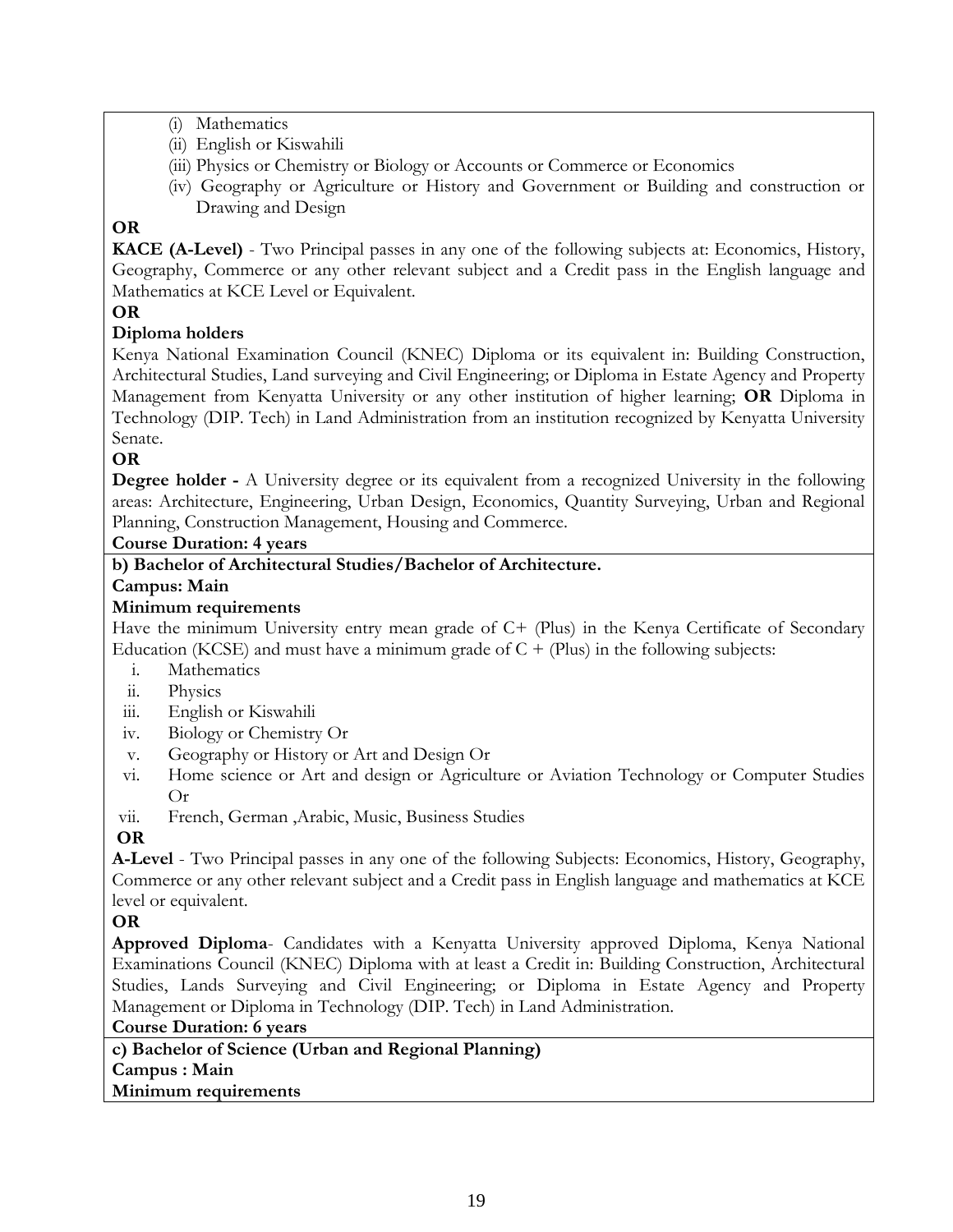The minimum university entry mean grade of C+ (Plus) in the Kenya Certificate of Secondary Education and must have a minimum of grade  $C+$  (Plus) in the following subjects:

- i. Mathematics
- ii. English/Kiswahili
- iii. Biology/Chemistry/physics and one other subject from the following;
- iv. Geography/History and Government/Christian Religious Education / Islamic Religious Education / Hindu Religious Education **Or**
- v. Home Science, Art and Design, Agriculture, Woodwork, Metalwork, Building Construction, Power Mechanics, Electricity, Drawing and Design, Aviation Technology, Computer Studies **Or**
- vi. French, German, Arabic, Kenyan Sign Language, Music, Business Studies.

# **OR**

At least two (2) Principal passes in Mathematics or Economics and any of the following subjects: Geography, Biology, Physics, Chemistry, History and a Credit pass in English language at KCE or equivalent examination.

# **OR**

Approved Diploma recognized by Kenyatta University Senate in Land Surveying, Cartography, GIS/RS, Building Construction, Architecture, Applied Sciences or related fields with a Credit pass.

# **Course Duration: 4 years**

# **d) Bachelor of Science (Construction Management)**

# **Campus: Main**

# **Minimum requirements**

The minimum university entry mean grade of C+ (Plus) in the KCSE and must have a minimum of grade of C+ (Plus) in the following subject clusters:

- (i) Mathematics
- (ii) Physics
- (iii) Geography and or History and government or Christian Religious Education, Islamic Religious Education, Hindu Religious Education **Or**
- (iv) Biology, Chemistry **Or**
- (v) Home Science/ Art and Design/Agriculture or Aviation Technology or Computer Studies **Or**
- (vi) French, German ,Arabic, Music, Business Studies

# **OR**

**A-Level** - Candidates should have a minimum of two (2) Principal passes in Mathematics and Physics and a Credit pass in English at O-Level.

# **OR**

**Diploma (TEP) – or Equivalent -** Candidates should have a minimum of Credit pass in Diploma (Technical Education Project) in Construction Management by the Kenya National Examinations Council or an equivalent qualification.

# **OR**

**Diploma in Technology – or Equivalent** Candidates should have a minimum of Credit pass in Diploma in Technology (Dip. Tech.) in Construction Management, Building Technology, Civil Engineering, Architecture or any other related discipline from a recognized institution.

# **OR**

**Higher Diploma (H. Dip) or Equivalent -** Candidates should have a minimum of Credit pass in Higher National Diploma (H.N. Dip.) in Construction Management, Building Technology, Civil Engineering, Architecture or any other related discipline from the Kenya National Examinations Council or an equivalent qualification.

**OR**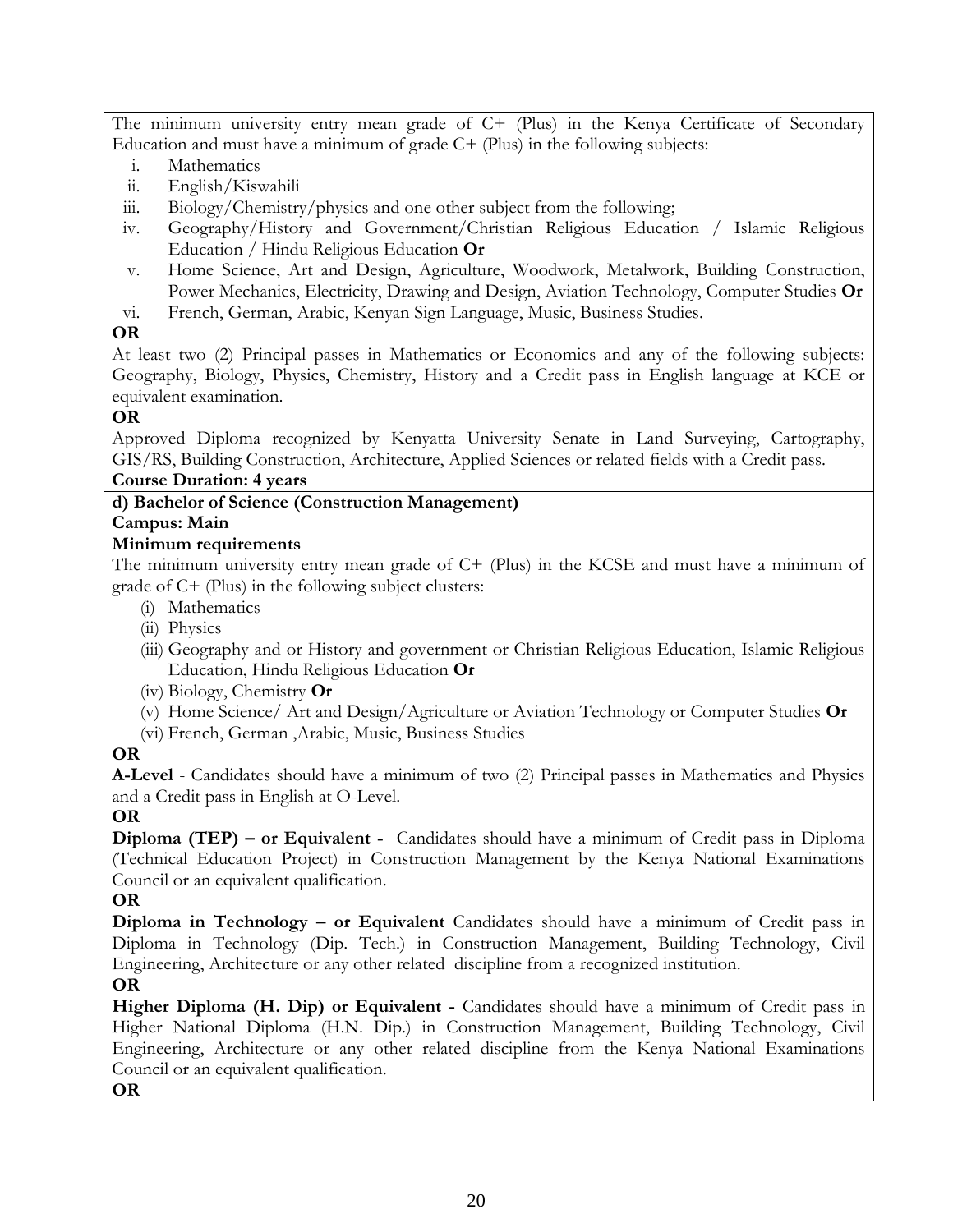**Degree Holders -** A University degree or its equivalent from a recognized University in the cluster areas with at least a C+ (Plus) in Mathematics in KCE or KCSE.

**Course Duration: 4 years**

#### **13. SCHOOL OF ENGINEERING AND TECHNOLOGY**

#### **DIPLOMA PROGRAMME:**

#### **Information Technology-Full Time**

# **Campus: Main,**

#### **Minimum requirements**

Mean grade of C- (Minus) at KCSE or equivalent with at least C (Plain) in Mathematics and English. **OR** Mean grade of D+ (Plus) at KCSE and at least C- (Minus) in both Mathematics and English with Certificate in related field from recognized institution.

**Course Duration: 2 years**

#### **DEGREE PROGRAMMES**

#### **a) Bachelor of Information and Technology**

**Campus: Main** 

#### **Minimum requirements**

Mean grade of C+ (Plus) at KCSE or Equivalent with at least C+ (Plus) in both Mathematics and English. **OR** Be holders of KACE certificate with a minimum of two Principal passes and one Subsidiary pass at A-level and a minimum of a Principal pass in Mathematics or Physics with Credit pass in mathematics at O-level. **OR** Mean grade of C (Plain) at KCSE and accredited Diploma in information Technology or related field from accredited institution with a C (Plain) in Mathematics and English. **OR** Mean grade of C- (Minus) at KCSE and an accredited Diploma and a Certificate in Information Technology or related field from accredited institution with C (Plain) in Mathematics and English. **OR** Mean grade of D+(Plus) at KCSE and an accredited Certificate and Diploma in Information Technology or related field in a recognized institution. In addition, the candidate must have scored C-(Minus) in Mathematics and English at KCSE.

#### **Course Duration: 4 years**

# **b) Bachelor of Science (Mechanical Engineering)**

# **Main Campus**

# **Minimum requirements**

Mean grade of C+ (Plus) at KCSE or equivalent with at least C+ (Plus) or equivalent in Mathematics, Physics, Chemistry and English. **OR** Mean grade of C (Plain) at KCSE with a C (Plain) in Mathematics, Physics and chemistry or equivalent with a Diploma of Credit pass in relevant field of study from a recognized institution. **OR** Kenya Advanced Certificate of Education (A' Level) with two (2) Principals and one (1) Subsidiary with a Principal pass in Mathematics, Physics and Chemistry.

**OR** Mean grade of C (Plain) at KCSE with a C (Plain) in Mathematics, Physics and Chemistry or equivalent and a Higher Diploma of Credit pass in relevant field of study from a recognized institution. **Course Duration: 5 years**

# **c) Bachelor of Science (Aerospace Engineering)**

#### **Campus: Main**

# **Minimum requirements**

Mean grade of C+ (Plus) at KCSE or equivalent with at least C+ (Plus) or equivalent in Mathematics, Physics, Chemistry and English. (Geography is an added advantage).

**OR** Mean grade of C (Plain) at KCSE with a C (Plain) in Mathematics, Physics and Chemistry or equivalent and a Diploma of Credit pass in relevant field of study from a recognized institution.

**OR** Kenya Advanced Certificate of Education (A' Level) with two (2) Principals and one (1) Subsidiary with a Principal pass in Mathematics, Physics and Chemistry.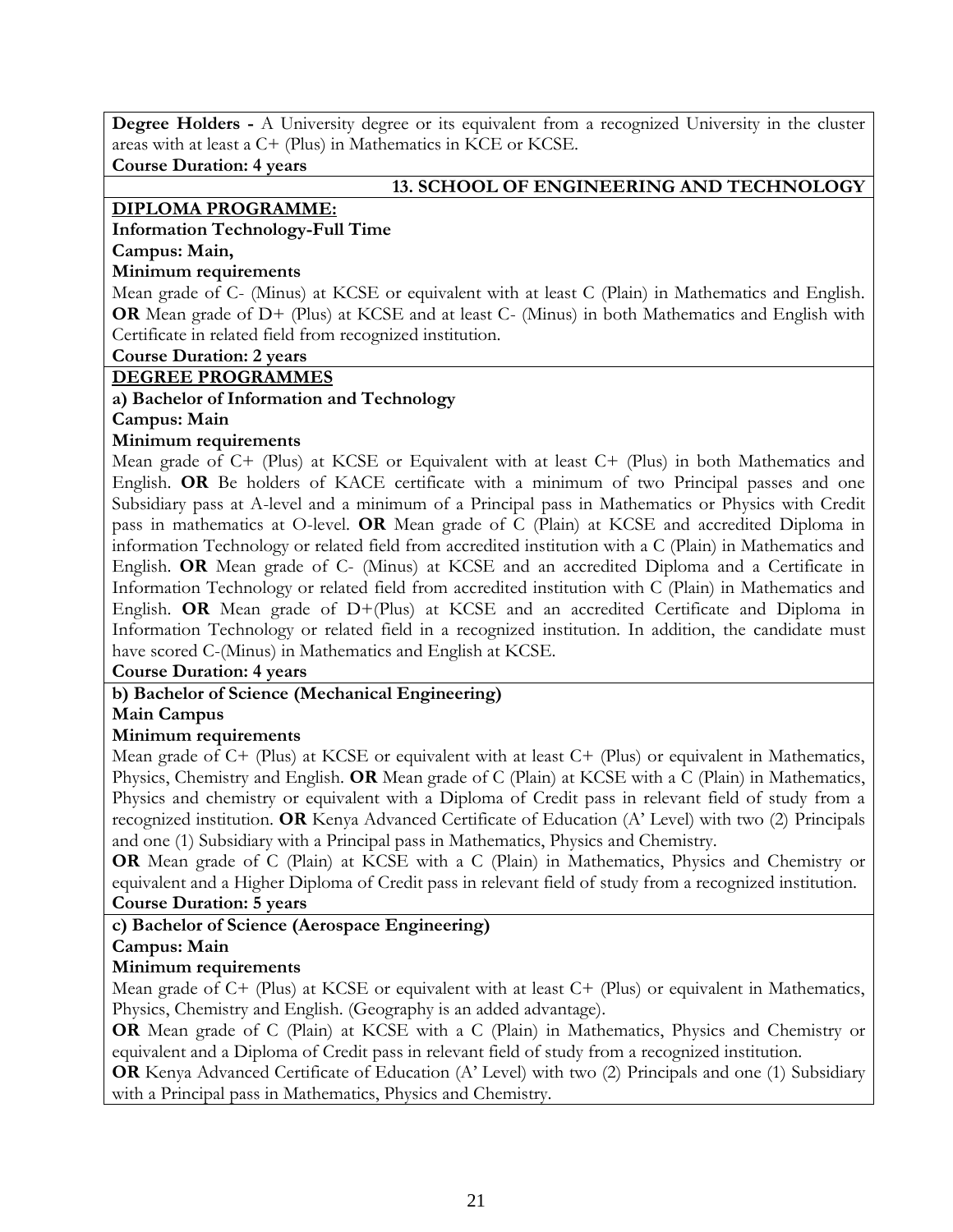**OR** Mean grade of C (Plain) at KCSE with a C (Plain) in Mathematics, Physics and Chemistry or equivalent and a Higher Diploma of Credit pass in relevant field of study from a recognized institution. **Course Duration: 5 years**

# **d) Bachelor of Science (Civil Engineering)**

**Campus: Main** 

# **Minimum requirements**

Mean grade of C+ (Plus) at KCSE or equivalent with at least C+ (Plus) or equivalent in Mathematics, Physics, Chemistry and English. (Geography is an added advantage).

**OR** Mean grade of C (Plain) at KCSE with a C (Plain) in Mathematics, Physics and Chemistry or equivalent and a Diploma of Credit pass in relevant field of study from a recognized institution.

**OR** Kenya Advanced Certificate of Education (A' Level) with two (2) Principals and one (1) Subsidiary with a Principal pass in Mathematics, Physics and Chemistry.

**OR** Mean grade of C (Plain) at KCSE with a C (Plain) in Mathematics, Physics and Chemistry or equivalent and a Higher Diploma of Credit pass in relevant field of study from a recognized institution. **Course Duration: 5 years**

# **e) Bachelor of Science (Petroleum Engineering)**

# **Campus: Main**

# **Minimum requirements**

Mean grade of C+ (Plus) at KCSE or equivalent with at least C+ (Plus) or equivalent in Mathematics, Physics, Chemistry and English. (Geography is an added advantage).

**OR** Mean grade of C (Plain) at KCSE with a C (Plain) in Mathematics, Physics and chemistry or equivalent and a Diploma of Credit pass in relevant field of study from a recognized institution.

**OR** Kenya Advanced Certificate of Education (A' Level) with two (2) Principals and one (1) Subsidiary with a Principal pass in Mathematics, Physics and Chemistry.

**OR** Mean grade of C (Plain) at KCSE with a C (Plain) in Mathematics, Physics and Chemistry or equivalent and a Higher Diploma of Credit pass in relevant field of study from a recognized institution. **Course Duration: 5 years**

# **f) Bachelor of Science (Electrical and Electronic Engineering)**

# **Campus: Main**

# **Minimum requirements**

Mean grade of C+ (Plus) at KCSE or equivalent with at least C+ (Plus) or equivalent in Mathematics, Physics, Chemistry and English.

**OR** Mean grade of C (Plain) at KCSE with a C (Plain) in Mathematics, Physics and chemistry or equivalent with a Diploma of Credit pass in relevant field of study from a recognized institution.

**OR** Kenya Advanced Certificate of Education (A' Level) with two (2) Principals and one (1) Subsidiary with a Principal pass in Mathematics, Physics and Chemistry.

**OR** Mean grade of C (Plain) at KCSE with a C (Plain) in Mathematics, Physics and Chemistry or equivalent and a Higher Diploma of Credit pass in relevant field of study from a recognized institution. **Course Duration: 5 years**

# **g) Bachelor of Science (Biomedical Engineering)**

# **Campus: Main**

# **Minimum requirements**

Mean grade of C+ (Plus) at KCSE or equivalent with at least B+ (Plus) or equivalent in Mathematics, Biology and Physics, B (Plain) in Chemistry and C+ (Plus) in English.

**OR** Mean grade of C (Plain) at KCSE with a C (Plain) in Mathematics, Physics and Chemistry or equivalent with a Diploma of Credit pass in relevant field of study from a recognized institution.

**OR** Kenya Advanced Certificate of Education (A' Level) with two (2) Principals and one (1) Subsidiary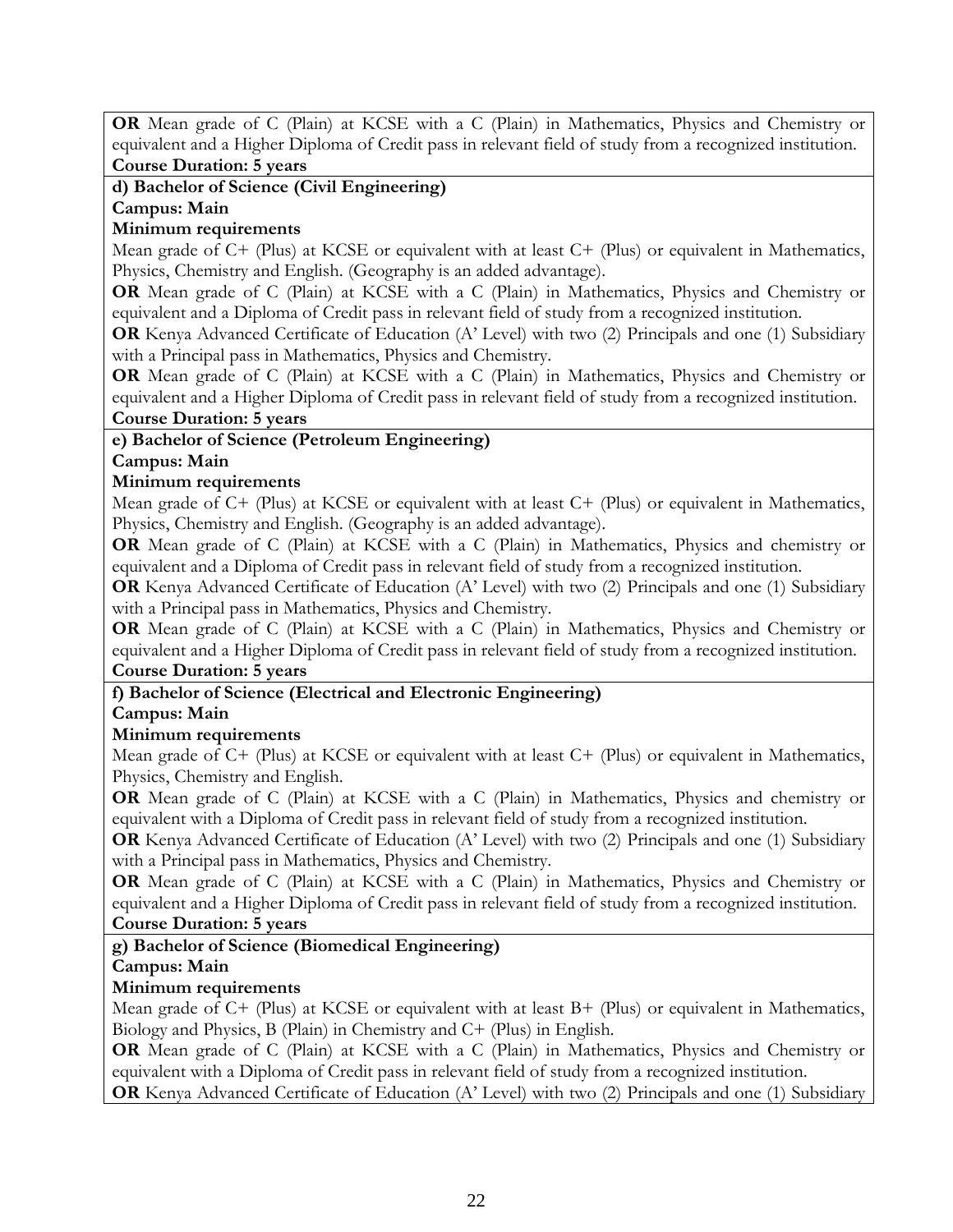with a Principal pass in Mathematics, Physics and Chemistry and Biology.

**OR** Mean grade of C (Plain) at KCSE or equivalent with Higher Diploma of Credit pass in relevant field of study from a recognized institution.

**Course Duration: 5 years**

# **h) Bachelor of Science (Bio-systems and Agricultural Engineering)**

# **Campus: Main**

# **Minimum requirements**

Mean grade of  $C+$  (Plus) at KCSE or equivalent with at least  $B+$  (Plus) or equivalent in Mathematics and physics, B (Plain) in Chemistry and a C+ (Plus) in English. **OR** Mean grade of C (Plain) at KCSE with a C (Plain) in Mathematics, Physics and Chemistry or equivalent and a Diploma of Credit pass in relevant field of study from a recognized institution. **OR** Kenya Advanced Certificate of Education (A' Level) with two (2) Principals and one (1) Subsidiary with a Principal pass in Mathematics, Physics and Chemistry. **OR** Mean grade of C (Plain) at KCSE with a C (Plain) in Mathematics, Physics and Chemistry or equivalent and a Higher Diploma of Credit pass in relevant field of study from a recognized institution.

#### **Course Duration: 5 years**

# **i) Bachelor of Science (Energy Technology)**

#### **Campus: Main**

# **Minimum requirements**

Mean grade of C+ (Plus) at KCSE or equivalent with at least C+ (Plus) or equivalent in Mathematics, Physics, Chemistry and English. **OR** Mean grade of C (Plain) at KCSE with a C (Plain) in Mathematics, Physics and Chemistry or equivalent and a Diploma of Credit pass in relevant field of study from a recognized institution. **OR** Kenya Advanced Certificate of Education (A' Level) with two (2) Principals and one (1) Subsidiary with a Principal pass in Mathematics, Physics and Chemistry. **OR** Mean grade of C (Plain) at KCSE with a C (Plain) in Mathematics, Physics and Chemistry or equivalent and a Higher Diploma of Credit pass in relevant field of study from a recognized institution.

#### **Course Duration: 5 years**

# **j) Bachelor of Science (Computer Science)**

# **Campus: Main**

# **Minimum requirements**

Mean grade of C+ (Plus) at KCSE or equivalent with at least C+ (Plus) or equivalent in Mathematics and Physics and English **OR** Candidates with a Diploma in Computer Science or related field with a Credit pass from an accredited institution and a Mean grade of C (Plain) at KCSE with a C (Plain) in Mathematics, Physics and English or equivalent with a Diploma in the relevant field of study from a recognized institution.

#### **Course Duration: 4 years**

# **k) Bachelor of science (Applied Computer science)**

**Campus: Main** 

# **Minimum requirements**

Mean grade of C+ (Plus) at KCSE or equivalent with at least C+ (Plus) or equivalent in Mathematics, Physics and English **OR** Mean grade of C (Plain) at KCSE with a C (Plain) in Mathematics, Physics and English or equivalent and a Diploma in relevant field of study from a recognized institution. **Course Duration: 4 years**

#### **14. SCHOOL OF LAW**

# **DEGREE PROGRAMMES:**

**Bachelor of Laws Campus: Parklands**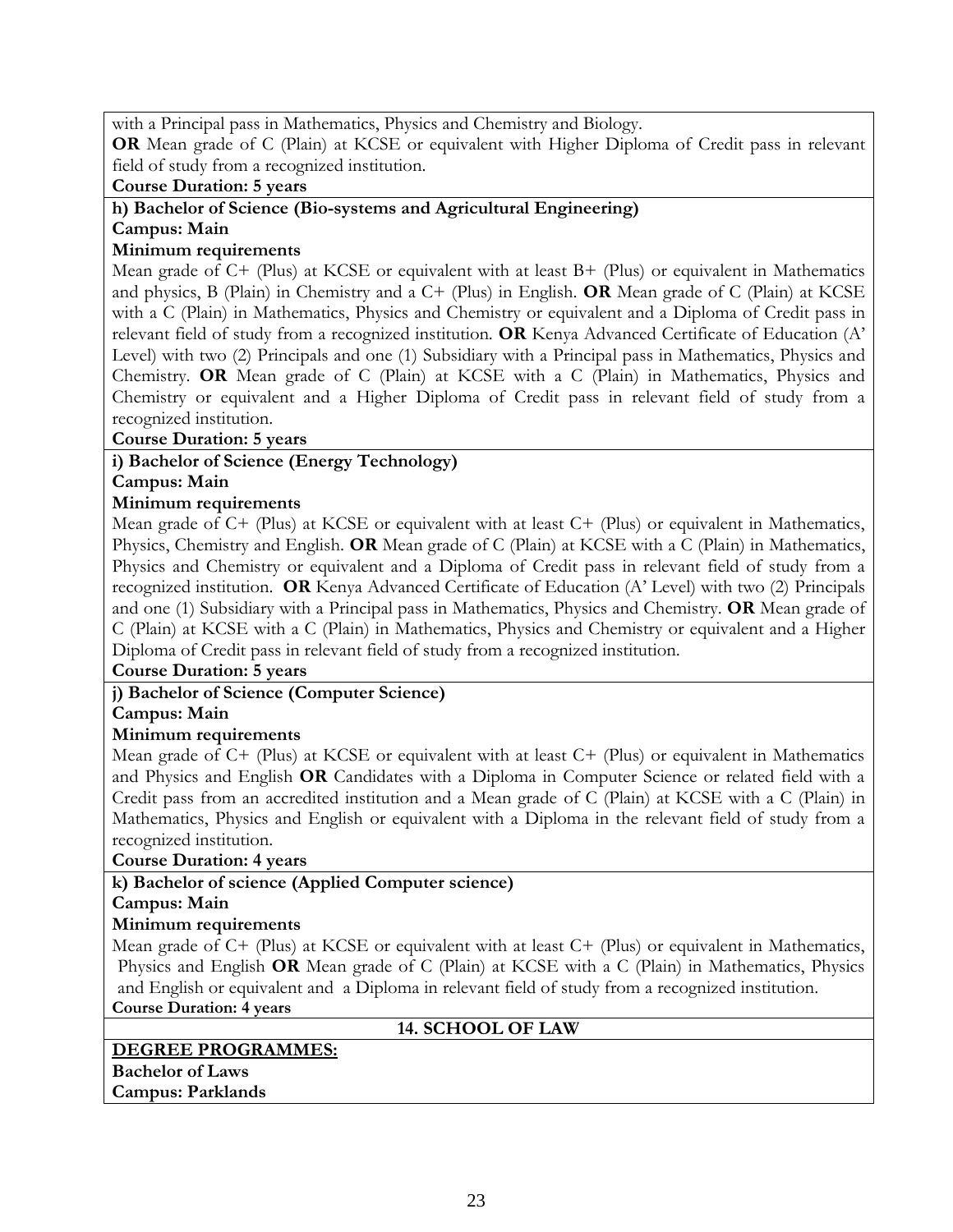#### **Minimum requirements**

Mean grade of C+ (Plus) at Kenya Certificate of Secondary Education (KCSE) or equivalent with a minimum of Grade B (Plain) in English/Kiswahili

**OR** at least two (2)Principal passes at an advanced level or an equivalent qualification

**OR** A degree from a recognized University

**OR** a Credit pass in a Diploma in Law from an accredited institution.

**Course Duration: 4 years**

# **15. SCHOOL OF NURSING**

# **Bachelor of Science (Nursing and Public Health)**

#### **Main Campus**

#### **Minimum requirements**

Mean Grade of at least C+ (Plus) at KCSE and passed the subject cluster subjects as indicated or their equivalents as shown below

**Alternative A:** Biology C+ (Plus), Chemistry C+ (Plus), Mathematics/Physics C+ (Plus), English/Kiswahili C+ (Plus)

**Alternative B:** Biological Sciences C+ (Plus), Physical Sciences C+ (Plus), Mathematics C+ (Plus), English/Kiswahili C+ (Plus)

**Alternative C:** 2 Principal passes in Biology and Chemistry and a subsidiary pass either in Physics or **Mathematics** 

**Alternative D:** Diploma in Nursing plus the following:

- i. KCSE aggregate C (plain) **OR** KCE/EACE Division II **OR** KACE 1 principal and 2 subsidiaries
- ii. At least two years working experience after attainment of Diploma in Nursing
- iii. Valid practice licence by the Nursing Council of Kenya

#### **Course Duration 4 years:**

# **16. SCHOOL OF MEDICINE**

# **DIPLOMA PROGRAMMES**

# **Diploma in Mortuary Science**

#### **Main campus**

#### **Minimum requirements**

Mean Grade of at least a C (Plain) at KCSE or equivalent with a minimum of C (Plain) in the following subjects: Biology/Biological Sciences, Chemistry/Physical Sciences, Mathematics/Physics and English /Kiswahili.

**Course Duration 2 years:**

# **DEGREE PROGRAMMES:**

# **a) Bachelor of Medicine and Bachelor of Surgery**

#### **Campus: Main**

# **Minimum requirements**

Mean grade of C+ (Plus) at KCSE or two Principal Passes at A - level or their equivalent and must have passed in the following subjects and obtained the grades shown below:

**Alternative A:** Biology B (Plain), Chemistry B (Plain), Physics/Mathematics B (Plain), English/Kiswahili B (Plain).

**Alternative B:** Biological Sciences B (Plain), Physical Sciences B (Plain), Mathematics B (Plain), English/Kiswahili B (Plain)

**OR** 2 Principal passes in Biology and Chemistry and a Subsidiary pass in Mathematics or physics at A level or their equivalents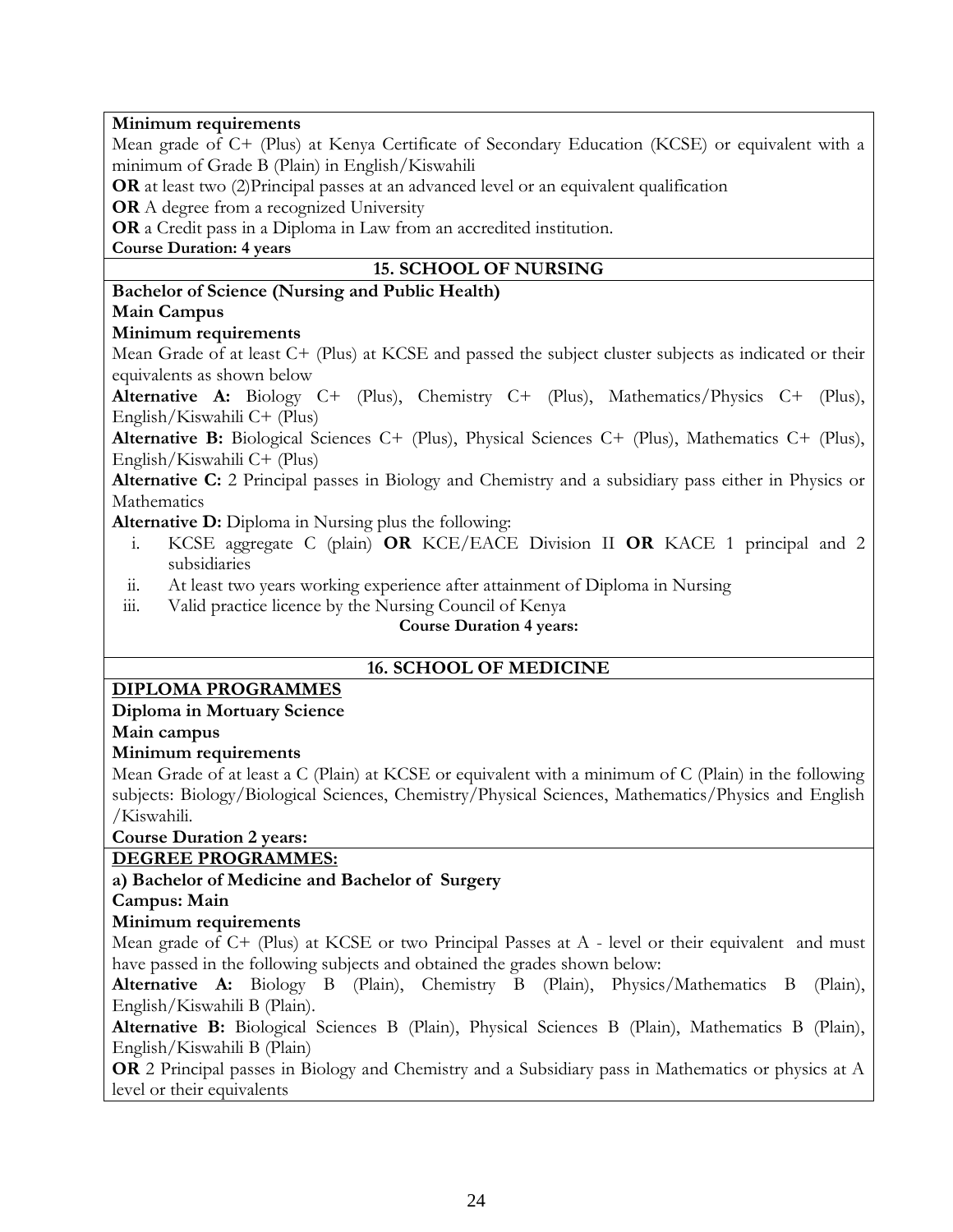**OR** a minimum C+ (Plus) or Division II at O Level with a Diploma in Clinical Medicine and Surgery from a recognised Medical Training Institution and Must have practiced as a registered Clinical Officer **OR** Degree Holders in Biological Sciences, Zoology, Botany, Biology, Microbiology, Medical Laboratory Sciences, Nursing, Pharmacy, Clinical Medicine. **Course Duration: 6 years**

**NB: Deadline for application into Bachelor of Medicine and Bachelor of Surgery is 15th July, 2022**

# **b) Bachelor of Science (Medical Laboratory Science)**

# **Main Campus**

# **Minimum requirements**

Mean Grade of at least C+ (Plus) at KCSE. In addition, the candidate must satisfy one of the following alternative entry requirements:

**Alternative A:** Biology B (Plain), Chemistry B (Plain), English/Swahili B, Physics/Mathematics C+ (Plus).

**Alternative B:** Biological Sciences B+ (Plus), Physical Sciences B+ (Plus), English/Swahili B,

**Alternative C:** KACE 2 Principals in Biology and Chemistry and 1 Subsidiary

Alternative D: mean grade C (Plain) at KSCE and a Diploma in Medical Laboratory Science and must be registered by Kenya Medical Laboratory Technicians and Technologist Board (KMLTTB) with at least 2 years' experience post-registration.

**Course Duration: 4 years**

# **17. SCHOOL OF PHARMACY**

**Bachelor of Pharmacy (B. Pharm.)**

**Main Campus** 

# **Minimum requirements**

Applicants must have obtained a minimum of mean grade of C+ and an average cluster weight of B- in the subjects shown below provided that no subject in this cluster shall have a grade below C+:

**Alternative A:** Biology, Chemistry, Physics/Mathematics, English/Kiswahili

**Alternative B:** Biological Sciences, Physical Sciences, Mathematics, English/Kiswahili

**Alternative F: G.C.E/ A-Level -** A minimum of two principal passes in Biology and Chemistry and a subsidiary pass or credit at 'O' level in Physics or Mathematics and the following at A-Levels : Biology - Principal, Chemistry – Principal, Physics/Mathematics – Subsidiary pass, General Paper – Subsidiary Pass

**Alternative C:** Two (2) Principal passes in Biology and Chemistry and a Subsidiary pass or credit pass at 'O' level in Physics or Mathematics

**Alternative D:** Holders of Diploma in; Pharmaceutical Technology, Laboratory Technology, Clinical Medicine, Imaging and Radiography, Nursing, Public Health / Environmental Health, Dental Technology or any other acceptable diploma in life sciences and aMean Grade of C (plain) KCSE with a minimum score of C (plain) in each of the cluster subjects:

**-** Biology, Chemistry, Physics/Mathematics, English/Kiswahili

- Biological Sciences, Physical Sciences, Mathematics, English/Kiswahili.

**Alternative E:** Holders of any Degree in Biological Sciences or Chemistry from Kenyatta University or equivalent qualifications from a recognized University recognized by the board so long as they meet the minimum entry requirements.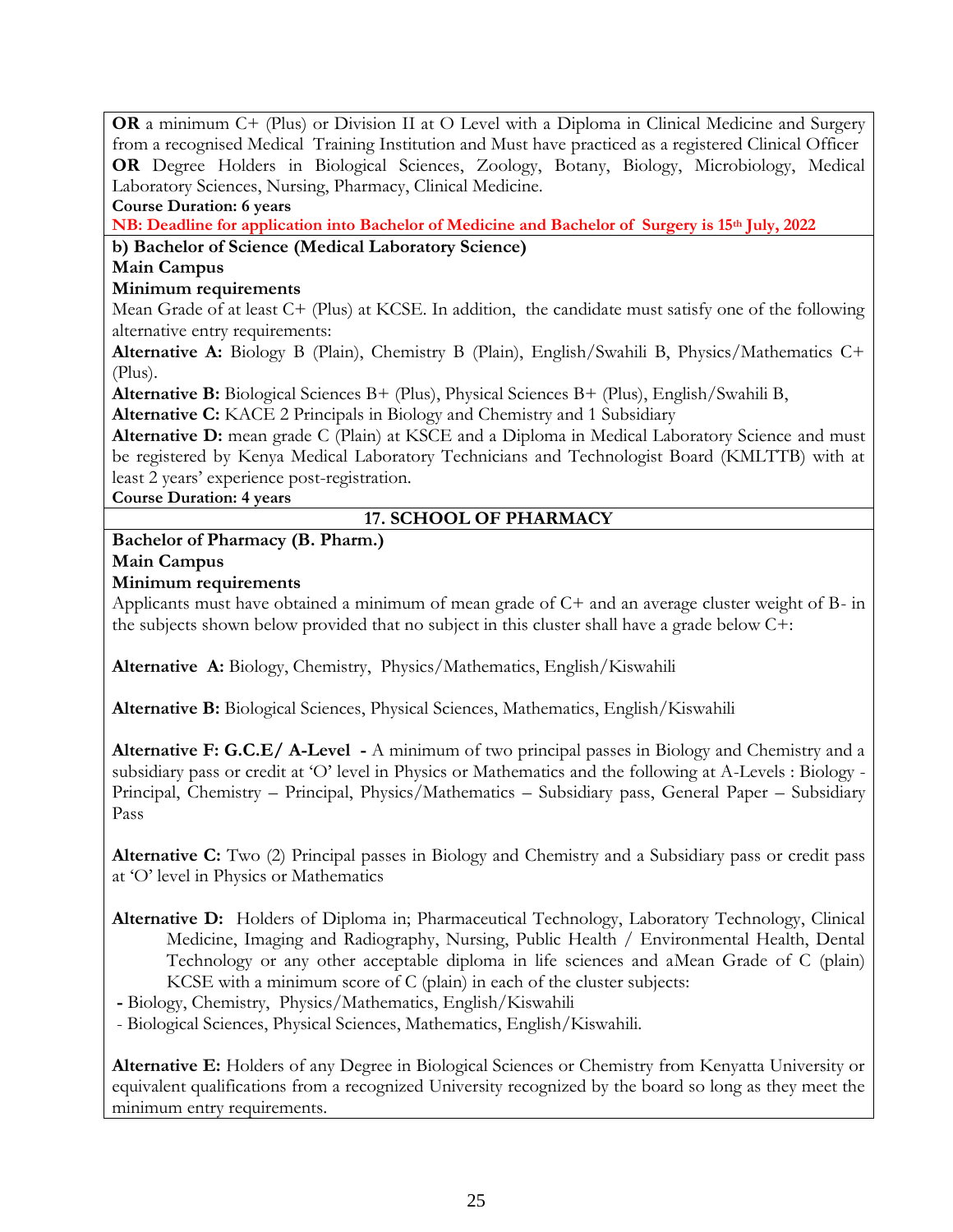NB: Applicants from non-English speaking countries must have sat and passed an English language assessment examination set and administered by institutions recognized by the board. **Course Duration: 5 years**

| <b>FEES GUIDELINES</b> |                                                         |                       |  |  |
|------------------------|---------------------------------------------------------|-----------------------|--|--|
| Undergraduate          | Tuition Fees range depending on the programme           | <b>Statutory Fees</b> |  |  |
| Programmes             |                                                         |                       |  |  |
| Art Based              | East Africans<br>Kshs. $100,000/$ = To $120,000/$ =     | Kshs. $26,000/$       |  |  |
|                        | Kshs. $140,000/$ = To $175,000/$ =<br>Non-East Africans |                       |  |  |
| Science Based          | East Africans<br>Kshs. $110,000/$ = To $210,000/$ =     | Kshs. $26,000/$ =     |  |  |
|                        | Kshs. $150,000/=$ To $257,500/=$<br>Non-East Africans   |                       |  |  |
| Architecture           | East Africans<br>Kshs. $133,285/$ To $235,125/$ =       | Kshs. $26,000/$ =     |  |  |
|                        | Non-East Africans<br>Kshs. $166,606/$ To 293,306/=      |                       |  |  |
| Law                    | East Africans<br>Kshs. $150,000/$ =                     | Kshs. $26,000/$ =     |  |  |
|                        | Kshs. $187,500/$ =<br>Non-East Africans                 |                       |  |  |
| Creative Arts, Film    | East Africans:                                          | Kshs. $26,000/$ =     |  |  |
| and Media Studies      | <b>Degrees:</b> Kshs. $124,000/$                        |                       |  |  |
|                        | Diploma: Kshs. $82,000/$ =                              | Kshs. $21,300/$ =     |  |  |
|                        | Certificate: Kshs. $65,325/$ =                          |                       |  |  |
|                        | Non East Africans<br>Kshs.<br>155,000/                  |                       |  |  |
| Pharmacy               | 400,000/<br>East Africans<br>Kshs.                      | Kshs. $55,200/$       |  |  |
|                        | Non-East Africans<br>Kshs.<br>515,000/                  |                       |  |  |
| Medicine & Surgery     | East Africans<br>Kshs.<br>450,400/                      | Kshs. $55,200/$       |  |  |
|                        | Kshs.<br>712,220/<br>Non-East Africans                  |                       |  |  |
| Nursing and public     | 240,000/<br>Kshs.<br>East Africans                      | Kshs. $55,200/$       |  |  |
| health                 | Kshs.<br>295,000/<br>Non-East Africans                  |                       |  |  |
|                        | Kshs.<br>72,000/<br>East Africans                       | Kshs. $26,000/$ =     |  |  |
| Diploma                | 125,000/<br>Kshs.<br>Non-East Africans                  |                       |  |  |
| Certificate            | Kshs. $40,000/$ =                                       | Kshs. $21,300/$ =     |  |  |

# **MODE OF APPLICATION, REQUIREMENTS & PROCEDURES**

# **(i) GUIDELINE FOR ONLINE APPLICATION.**

Application for admission into the programme can be **done online** by a simple click **[http://applications.ku.ac.ke](http://applications.ku.ac.ke/)**

All you need is the following:

- Ensure you have met the eligibility criteria for the selected program.
- Ensure you have scanned Academic Transcripts, Certificates and Passport photo.
- Ensure you have scanned identification documents, either an Identification Card or Passport.
- Ensure you have the required application fee of **Kshs. 2,000/=** for East Africans on your MPESA line for completing the application process.

**\*\*Payment for online application is only by MPESA through details provided on the application portal only.\*\***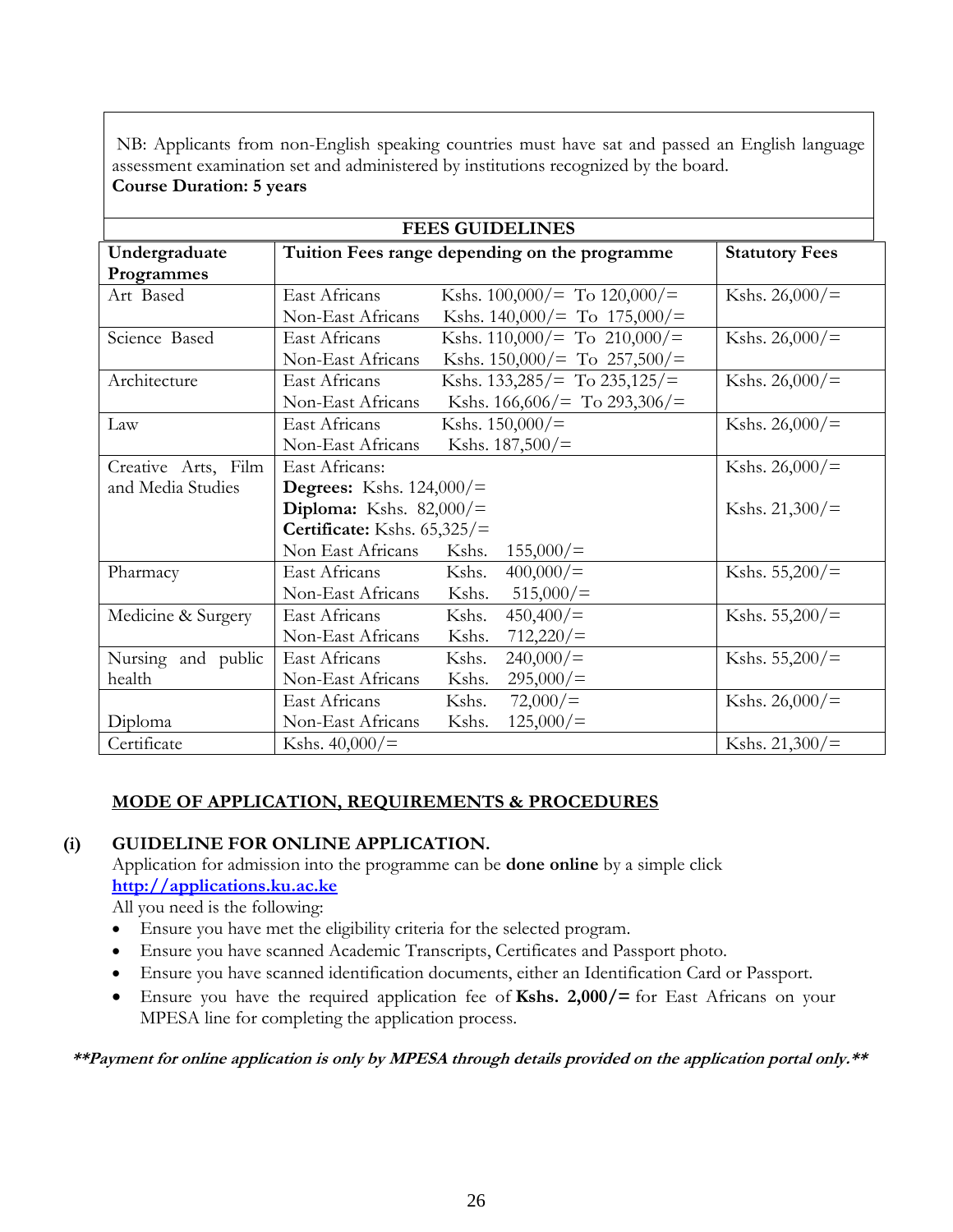**(ii)** Application forms can be obtained from **Kenyatta University, Admissions Block, Office No. 12** or at the Regional Centers based in **Nairobi, Embu, Mombasa, Kisumu and Garissa** or be downloaded from our website **[www.ku.ac.ke](http://www.ku.ac.ke/)**

East African applicants shall pay non-refundable processing fee of **Kshs. 2,000/=** for through **Bank deposit only** into any of the following bank accounts:

| Co-operative Bank of Kenya -  |                          | Account No. 011-2906-246-1400 |
|-------------------------------|--------------------------|-------------------------------|
| <b>National Bank of Kenya</b> | $\overline{\phantom{a}}$ | Account No. 010-0305-915-0801 |
| <b>Equity Bank Limited</b>    | $\blacksquare$           | Account No. 018-0290-518859   |
| <b>Family Bank</b>            | $\blacksquare$           | Account No. 045-0000-2331     |

Non-East Africans shall pay non-refundable application processing fee of **USD. 50/=** through **Bank deposit only** into the following bank account.

| <b>Bank Name</b> | <b>Account Name</b>    | <b>Branch</b>       | Ac. No.        | <b>Swift Code</b>  |
|------------------|------------------------|---------------------|----------------|--------------------|
| National Bank of | Kenyatta University    | Kenyatta University | 02020059150800 | <b>NBKEKENXXXX</b> |
| Kenva            | <b>Tuition Account</b> |                     |                |                    |

**\*\*Payment for application forms is only through the bank account details provided above only.\*\***

Duly completed forms should be returned to the **Registrar (Academic), Kenyatta University P.O. Box 43844 – 00100, NAIROBI, Kenya** on or before **12th August, 2022 except for Bachelor of Medicine and Bachelor of Surgery**. Copies of relevant **professional and academic certificates** and **transcripts, Two (2) I'x1' passport size photos** and **original application fee receipt, MUST** be attached to the application form.

**NB: 'O' Level Certificate must be attached: Those with Grade C (Plain) at K.C.S.E must have a Diploma and those with C - (Minus) must have a Certificate and a Diploma.**

**(iii)** Diploma holders from recognized institutions may apply for Credit Waiver in consultation with their respective schools upon admission. Credit waiver application forms are obtainable on request when collecting application form or can be downloaded from Kenyatta University website at **[www.ku.ac.ke](http://www.ku.ac.ke/)**

#### **ENQUIRIES**

**For further information please contact: THE REGISTRAR (ACADEMIC) KENYATTA UNIVERSITY, P. O. BOX 43844 – 00100 – NAIROBI TELEPHONE: 020-8710901/0208703061 EMAIL: [registrar-acad@ku.ac.ke](mailto:registrar-acad@ku.ac.ke)**